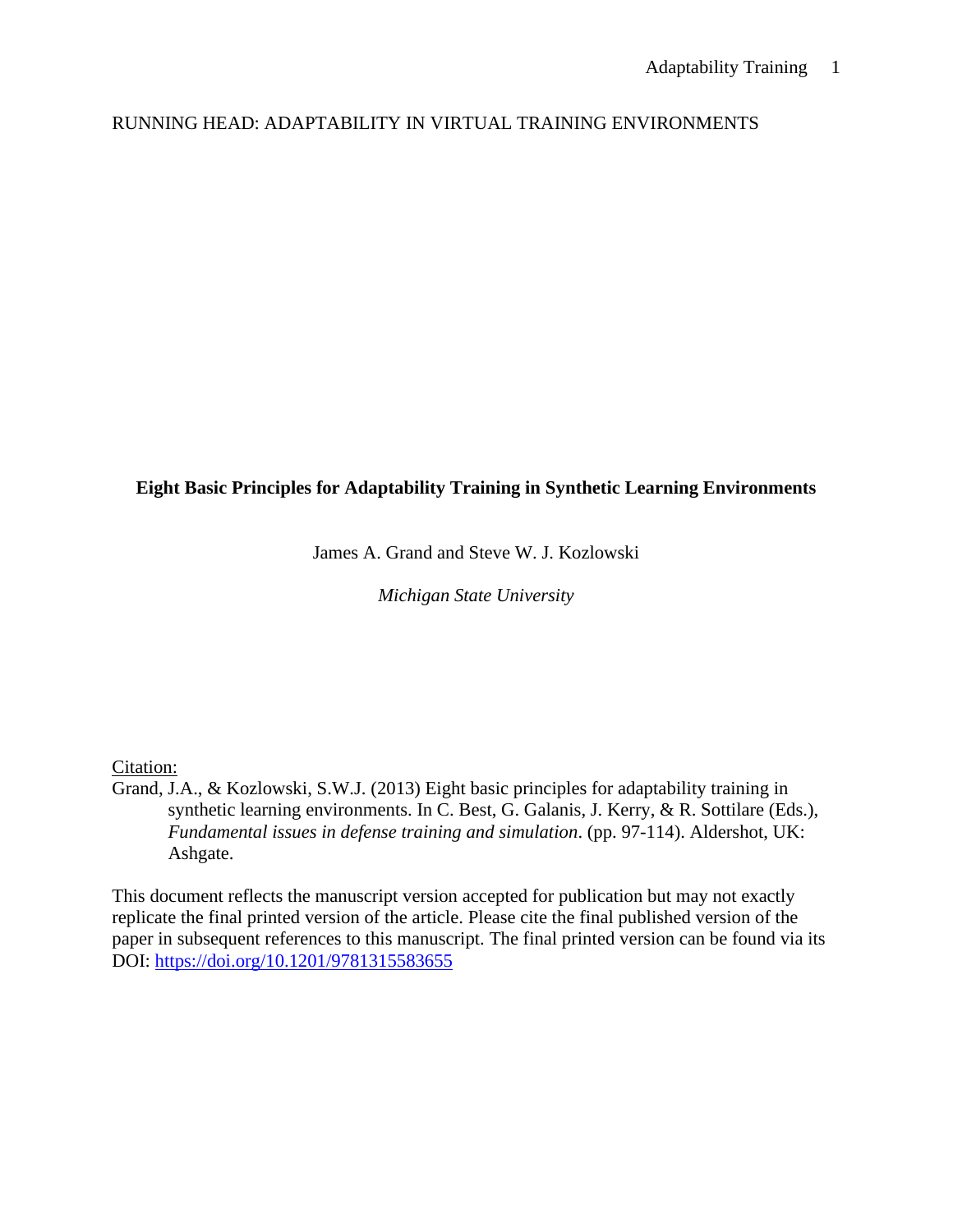The landscape of the modern military arena is characterized by advanced technological systems, rapid accumulation of information, and the need to concisely integrate multiple (sometimes conflicting) sources of intelligence. Successful performance in such operational environments necessitates that individuals be able to quickly and effectively make use of available resources to assess situations in real-time, diagnose and prioritize possible courses of action, and identify/carry out appropriate task strategies. Consequently, a heavy burden is placed on the expertise of individual military operators to formulate and act on well-informed decisions capable of resolving novel, uncertain, or ambiguous task problems (Kozlowski & DeShon, 2004). As a result, imparting military members and leaders with knowledge and skills designed to facilitate flexible, adaptive performance in the face of unpredictable situations is a critical objective of nearly all major defense training initiatives (Barnes, Warner, Hillis, Suantak, Rozenblit, & McDermott, 2006; Mueller-Hanson, White, Dorsey, & Pulakos, 2005; Office of the Under Secretary of Defense, 2010; Tucker & Gunther, 2009). However, the obvious difficulties in training individuals to be adaptable to "unknown" circumstances while also providing instruction on basic and advanced responsibilities relevant to one's role poses unique challenges for traditional training approaches. How should the instructional environment be structured (e.g., lecture, simulation, observation, etc.) to encourage adaptability? What learning objectives and motivations (e.g., do your best, complete task error-free, achieve X% proficiency, etc.) should be provided to trainees? What instructional techniques (e.g., error-management, active learning, performance feedback, etc.) are likely to promote adaptive expertise without overwhelming learners?

These and similar questions have spurred significant efforts in the research community to examine whether and how adaptability can be improved through training. Over a decade ago, it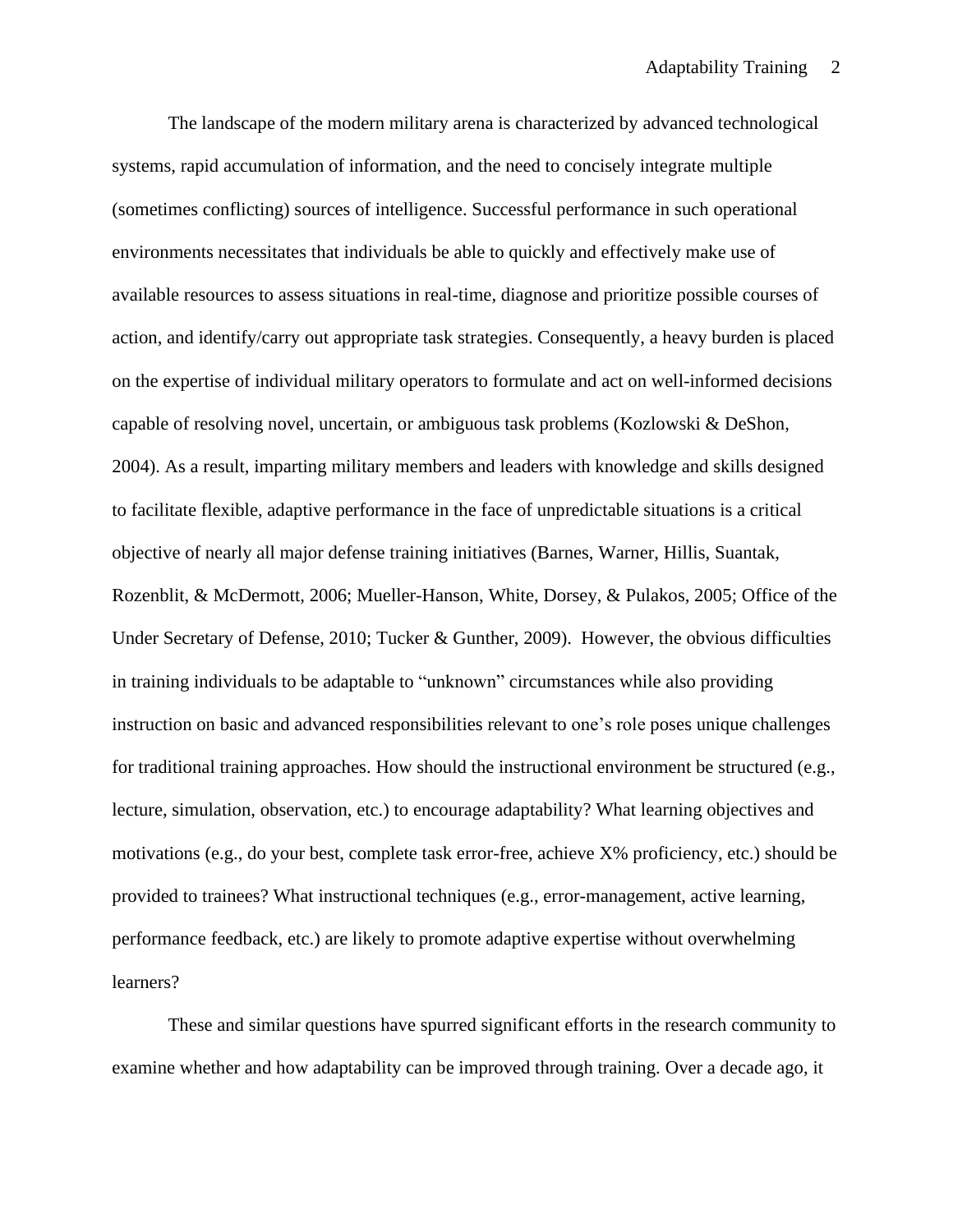was noted that our "understanding of how to train, develop, and enhance individual and team adaptability [was still] in its infancy" (Kozlowski, 1998, p. 120). Since that time, unprecedented growth in instructional technologies and synthetic learning environments (SLEs) has led to the development of far more sophisticated and accessible methods for facilitating and evaluating the acquisition of complex skills. Coupled with renewed interest in the development of adaptive learning principles and systems (e.g., Bell & Kozlowski, 2008; Kozlowski et al., 2001), maturation in the comprehension of and proposed solutions to these inquiries has greatly improved the ability to provide successful adaptive training opportunities.

The goal of this chapter is to provide a broad overview of the research literature on enhancing learner adaptability. Throughout, we offer basic principles which summarize our recommendations for applying these empirically-supported techniques and approaches to adaptability training efforts. We begin the chapter by defining adaptability and its foundational psychological processes, and outlining some basic considerations for adaptability training. Next, we briefly discuss the unique properties of SLEs and the manner by which they can be used to foster adaptive thinking. Specifically, we focus on three important components of training design and delivery shown to facilitate adaptability in learners. Lastly, we conclude the chapter by providing recommendations for further reading and topics related to adaptability training.

## **What is Adaptability?**

### **Conceptual overview**

Though adaptability has been examined in a variety of ways (e.g., Neal, Godley, Kirkpatrick, Dewsnap, Joung, & Heskath, 2006; Ployhart & Bliese, 2006; Pulakos, Arad, Donovan, & Plamondon, 2000; Smith, Ford, & Kozlowski, 1997), most treatments broadly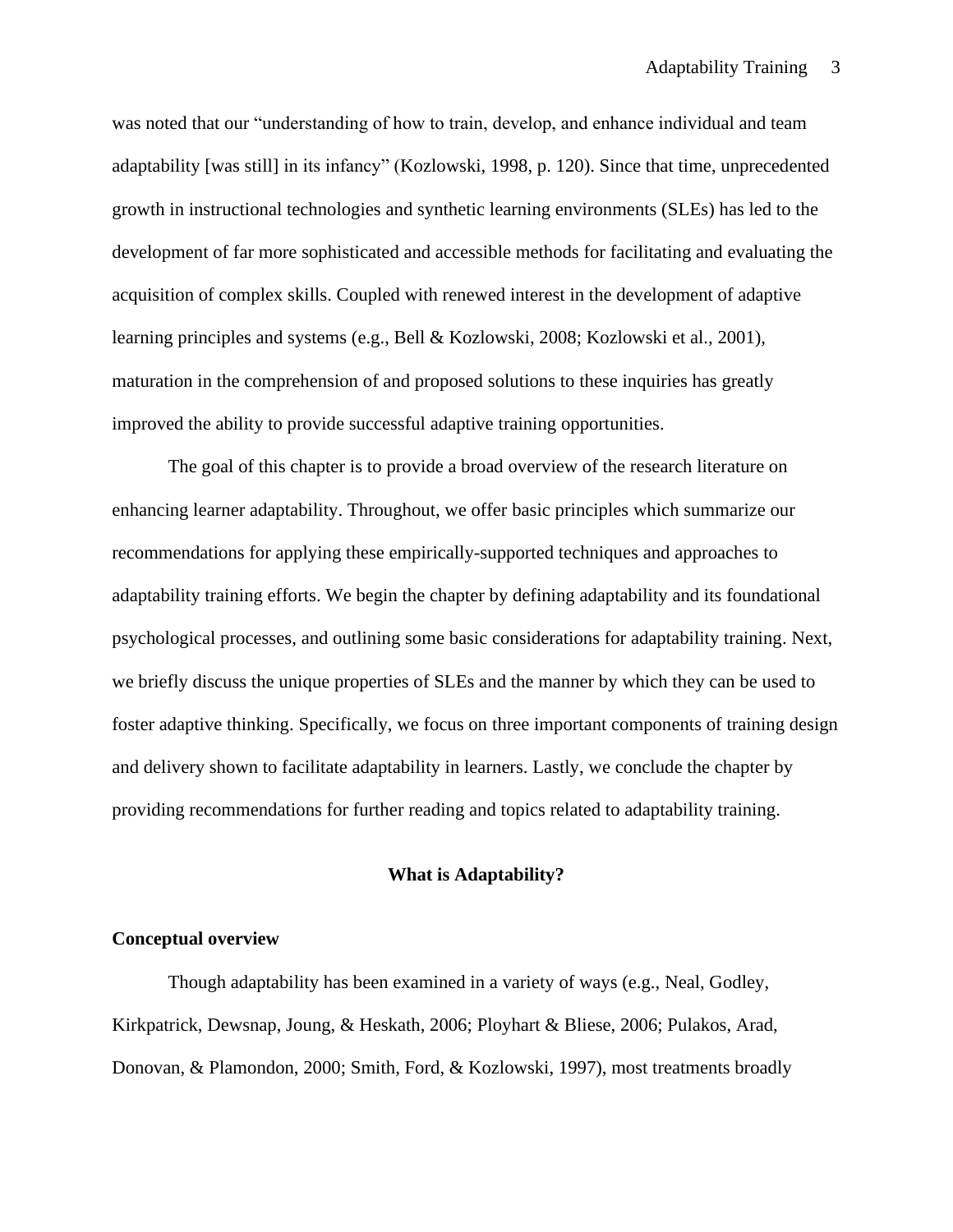characterize the concept as *the ability to modify one's response(s) in order to effectively resolve task demands following one or more situational changes*. However, effective adaptive performance entails more than just reactionary changes to shifts in circumstance; equally important, adaptability also characterizes the *successful generalization of learned knowledge to novel tasks and applications* (i.e., Holyoak, 1991). For example, Wong (2004) relates that during Operation Iraqi Freedom, many junior U.S. Army officials came to realize that the most successful adaptable leaders were not simply those who could identify and enact strategic contingencies based on known situational variables (i.e., recognizing and initiating adequate solutions based on rehearsed knowledge), but also those who could effectively exploit previously unconsidered opportunities when they arose (i.e., creating new solutions based on unpredictable events).

Consequently, in the context of instructional training design, it is useful to think of adaptability as a *thinking/problem-solving process* rather than a characteristic or outcome of discrete ability and knowledge factors (e.g., Kozlowski, Gully, Nason, & Smith, 1999). Perceived of in this manner, the ultimate focus of training design and evaluation should not be to simply ensure that learners can pass a competency test at the end of training; instead, the goal of the training system is to improve the efficiency and effectiveness by which learners:

- Process, assess, and organize information from a situation
- Develop, select, and/or adopt viable solutions to the issue at hand
- Weigh the feasibility and likely consequences of different decisions/courses of action
- Gather and interpret feedback related to the enactment of the chosen alternative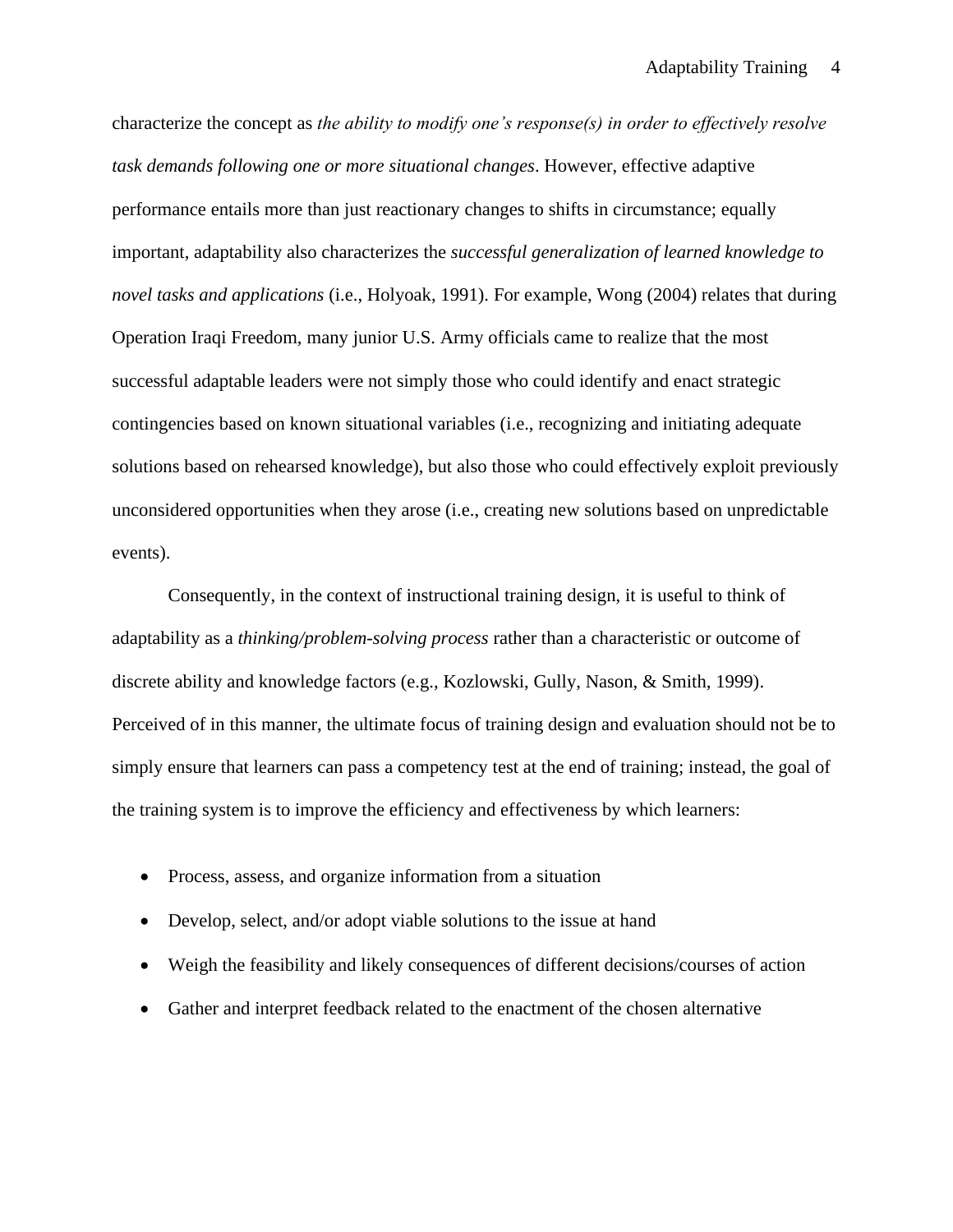On the basis of this distinction, we offer a first basic principle for designing adaptability training interventions:

# *Principle 1: Training systems should reinforce the importance of adaptive thinking rather than the achievement of knowledge/skill competency as the critical final goal for learners.*

As described above, adaptive thinking involves dynamic situational analysis of environmental variables, continual monitoring and evaluation of progress towards the desired objective, and active control and prioritization of one's cognitive and physical resource allocation (DeShon, Kozlowski, Schmidt, Milner, & Wiechmann, 2004; Smith et al., 1997). Effective adaptive behavior therefore reflects one's comprehension of *what is happening currently* and *what should be changed next* to resolve an encountered problem or situation (Kozlowski, 1998; Kozlowski & Bell, 2007; Kozlowski & DeShon, 2004). The underlying dynamics of adaptability are intimately related to two psychological processes: *self-regulation* and *metacognition*. Theories of self-regulation describe the basic mechanisms of intrapersonal control that individuals employ to direct their emotions, behaviors, and thoughts toward desired goals (Boekaerts, Pintrich, & Zeidner, 2005; Vohs & Baumeister, 2011). As shown in Figure 1, self-regulatory systems generally follow a cyclical pattern in which individuals engage in some activity (i.e., exert effort, behavior, strategy, etc.) that produces a change in performance. Feedback regarding that current performance (either from an external source or as interpreted by the individual) is then examined and compared to the desired situational goal. The result of this comparative evaluation stimulates the individual to pursue further action (the same as before or different) in an effort to reduce any identified discrepancies between the current situational state and the desired goal state (see Carver & Scheier, 1981, 1998, 2011). Metacognition, colloquially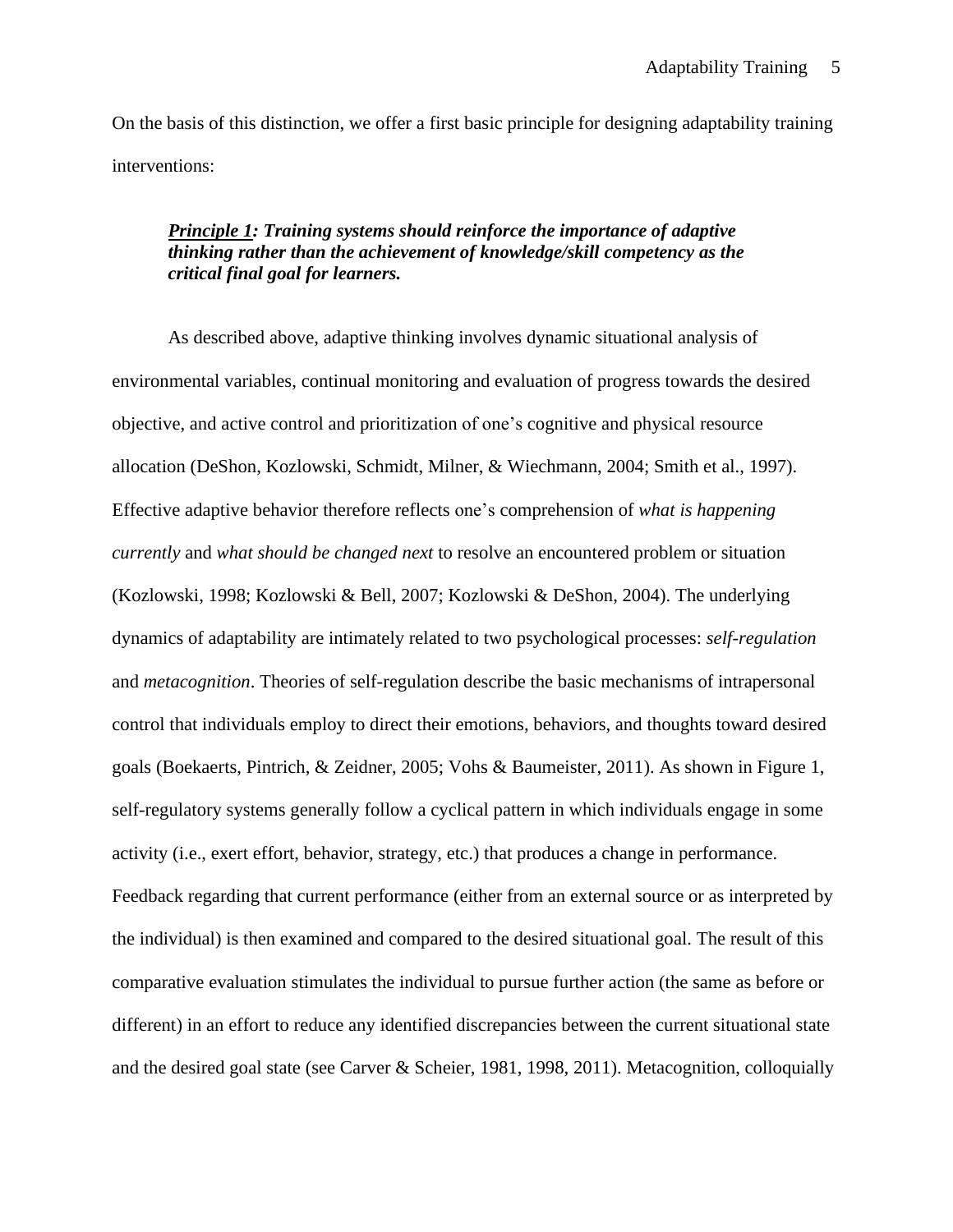defined as "thinking about thinking," refers broadly to one's knowledge, awareness and management of thoughts relevant to goal attainment (Flavell, 1979). Within the broader framework of self-regulation, metacognition encapsulates skills which facilitate the internal discrepancy-reducing function of individuals' thought processes, such as planning, monitoring, and revising behaviors as well as understanding appropriate task strategies and comparing goal states (Kraiger, Ford, & Salas, 1993).

------------------------------------

Insert Figure 1 about here

------------------------------------

## **Basic Training Design Considerations for Promoting Adaptability**

Adaptive thinking is thus characterized by active self-regulation and metacognitive awareness which enables individuals to comprehend situational disturbances and novel events (i.e., appropriately interpret environmental feedback in light of one's goals) and pursue new approaches for resolving the issue. When seeking to improve learners' adaptive thinking through training however, it is important to note that adaptability is an advanced instructional goal that will generally only occur well into any actual training program (if at all, depending upon the duration and targets of training, Kozlowski et al., 2001). The development of adaptive thinking and expertise is cumulative and requires attention to and focus on intervening steps in the learning process before it could realistically be expected to manifest (Kozlowski & Bell, 2007). Although this implies that improving adaptability in complex environments is a longer-term outcome, it also suggests that the future emergence of effective adaptive thinking can be facilitated by the sequencing, foci, and presentation of training experiences (Kozlowski, 1998). A broad sketch of this training structure is presented in Figure 2 and briefly described below; for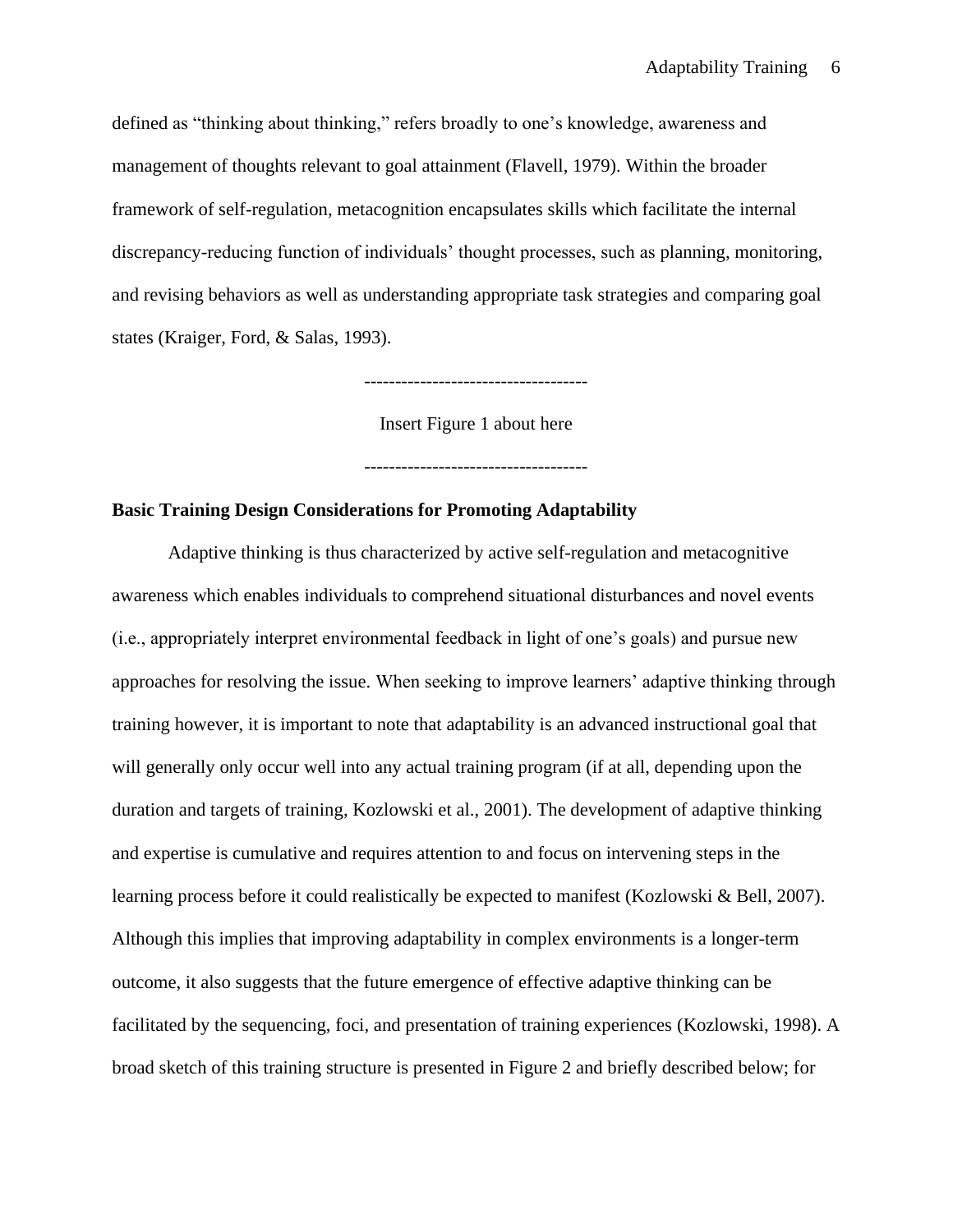further reading on basic training design considerations, readers may wish to consult Carliner (2003), Goldstein and Ford (2002), Piskurich, Beckschi, and Hall (2000), or Kozlowski and Salas (2010).

------------------------------------

Insert Figure 2 about here ------------------------------------

During early stages of training, the emphasis should be on helping learners to retain basic declarative facts, concepts, and definitions that represent domain knowledge about *what something means*. This can be accomplished using fairly standard training procedures (i.e., lecture, reading, etc.) incorporating rote memorization, rehearsal, and static presentations. As learners are exposed to more complex applications of declarative knowledge, they can begin to build procedural knowledge that represent *how things work together* (i.e., "If A occurs, then B happens") (Ackerman, 1986, 1987; Anderson, 1982, 1993). During this intermediate stage of training, it is useful to provide trainees with both observational learning and structured experiential opportunities they can use to induce underlying features, strategies, and skills that lead to goal attainment (Zimmerman, 2005). With continued experience and practice, procedural knowledge chunks can become integrated into interconnected and contextualized relational networks that enable learners to understand *when, where, and why* certain knowledge or actions are applicable (Ausubel, 1963; Glaser, 1989; Johnson-Laird, 1983; Rouse & Morris, 1986). At this more advanced knowledge acquisition stage, training experiences should encourage learner experimentation and make use of dynamic task environments that require strategic and reactive reasoning to relevant task situations (Bell & Kozlowski, 2002; Kozlowski et al., 2001). Based on the preceding, we present our second principle of adaptability training as follows: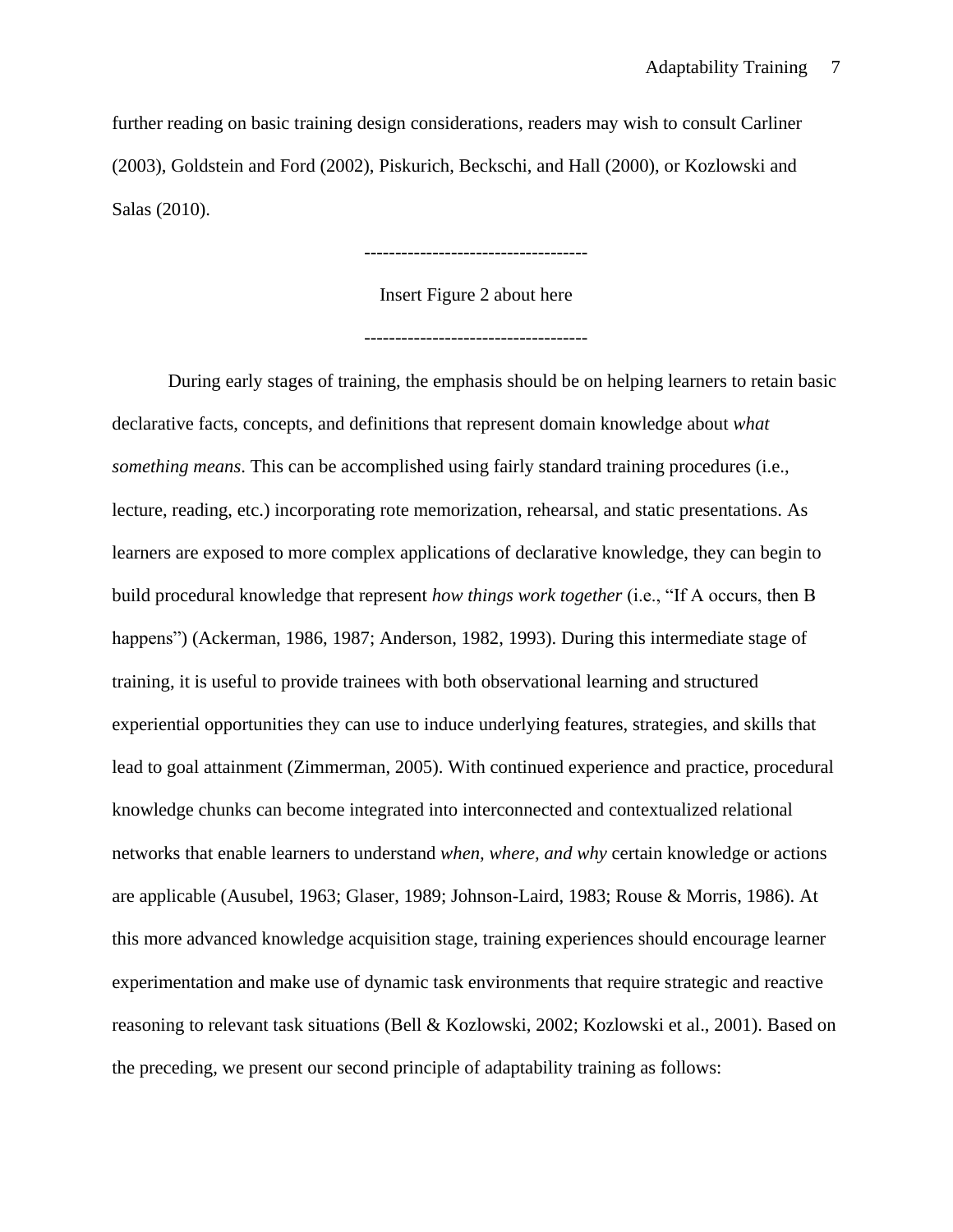## *Principle 2: Adaptive expertise should be treated as an advanced instructional goal that is nurtured through the acquisition of relevant declarative, procedural, and strategic knowledge experiences over time.*

Note that providing the declarative and procedural knowledge needed to facilitate strategic task approaches/methodologies does not guarantee adaptability. Research has shown that individuals who hold requisite expertise can still experience great difficulty performing their task roles when the demands of their normally-encountered problem domain are substantially altered (Devine & Kozlowski, 1995; Sternberg & Frensch, 1992). To improve adaptive thinking, instructors must explicitly create learning opportunities that engage the self-regulatory and metacognitive processes of trainees (Hesketh, 1997). To do so requires a high degree of control over the learning environment and the capability to design flexible instructional interventions which are precisely the strengths of synthetic training tools, the topic to which we now direct our attention.

#### **Adaptability Training and Synthetic Learning Environments**

### **Fidelity in Synthetic Learning Environments**

Although definitions vary, we treat SLEs as *any type of computer-based instructional technology that is used to create a virtual learning experience* (Bell, Kanar, & Kozlowski, 2008; Cannon-Bowers & Bowers, 2008, 2010). Such technologies span a wide range of applications that includes both passive (i.e., CD/DVD, web-based training, video) and highly interactive (computer-based games, virtual worlds, high fidelity simulators) mediums (Salas, Kosarzycki, Burke, Fiore, & Stone, 2002). As noted above, SLEs offer a number of unique advantages that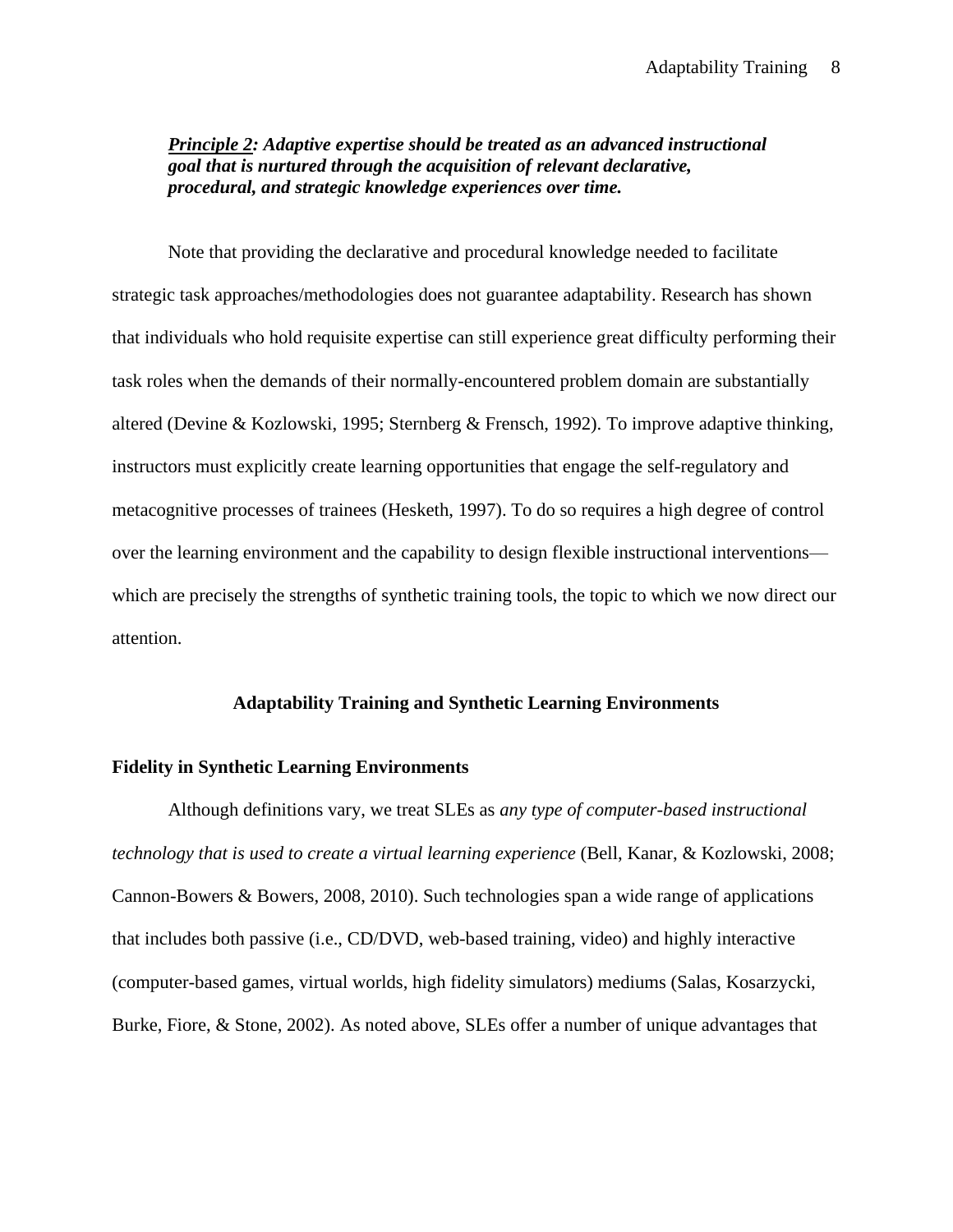make them particularly well suited to complex skill acquisition and adaptability training efforts (Bell et al., 2008; Kozlowski & Bell, 2007):

- More flexibility and control over the presentation, pacing, and delivery of content, which helps optimize learner's sense-making efforts
- Greater task immersion that prompts intellectual arousal, engagement, and behavioral/thought processes relevant to real-world settings
- Ability to efficiently design realistic interactions and communications between persons or with role-crucial technology systems

Unfortunately, the sheer freedom of customizability inherent in virtual learning programs can make the task of implementing such systems daunting. This leads to our third principle of adaptability training specific to SLEs:

# *Principle 3: The single-most important consideration for selecting, designing, and crafting an SLE should be the psychological fidelity of the system.*

As opposed to physical fidelity (or the degree to which the training environment faithfully reproduces tangible aspects of the performance environment), psychological fidelity concerns *the extent to which the learning environment elicits the psychological aspects and processes most critical to the desired performance characteristics* (e.g., Kozlowski & DeShon, 2004). A foundational tenet of all training systems (synthetic or not) is that successful learning environments should target the knowledge, skills, and abilities needed to perform a task/job well. Ensuring psychological fidelity in SLEs achieves this by allowing learners to engage and improve the underlying psychological mechanisms that drive related performance applications in real-world settings irrespective of the task being performed. For example, if the desired goal of a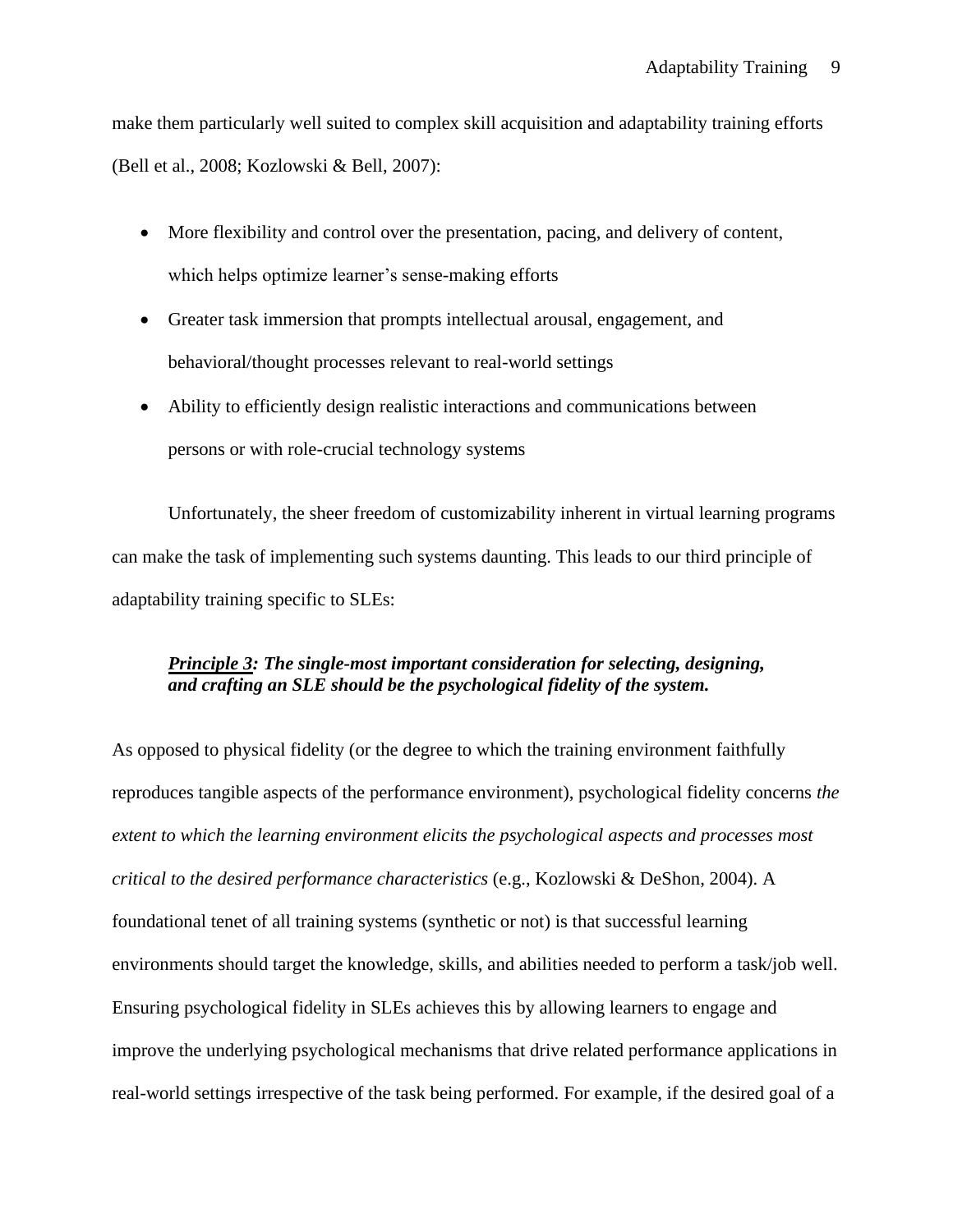training program is to improve the multitasking performance of UAV (unmanned aerial vehicle) pilots, then the degree to which a SLE realistically reflects true-to-life aspects of UAV operation is relatively less important than the degree to which the training system allows learners to practice managing their attention among multiple, simultaneous, and competing demands—an outcome which could be achieved in many different ways that may not resemble a UAV control station. Note that this is not to say that physical fidelity should be forsaken in SLEs, as it carries many desirable qualities also. Instead, this principle is meant to emphasize that the bulk of the design considerations for instituting virtual training methodologies should be directed towards what, which, and how the learning environment invokes the desired behavioral, cognitive, and attitudinal experiences of trainees rather than the appearance of the environment itself (see Bell et al., 2008, Cannon-Bowers & Bowers, 2008, 2010, and Kozlowski & DeShon, 2004, for further information).

In the case of adaptability training in SLEs then, we advance a fourth basic principle:

# *Principle 4: SLEs designed to facilitate adaptability should promote active involvement of self-regulatory and metacognitive activities.*

### **Techniques for Fostering Adaptability in SLEs**

SLEs possess a number of desirable qualities that make them well-suited for training adaptive thinking, including the ability to create dynamic information demands that require continual monitoring/interpretation, easily provide customizable feedback and feed-forward information, monitor learners' knowledge and strategy acquisition in real-time (or nearly so), and create "intelligent," unobtrusive prompts that help shape trainees' emotional and cognitive attributions. The self-regulatory and metacognitive processes summarized previously and reiterated in Figure 1 point to three critical components that can be leveraged during training to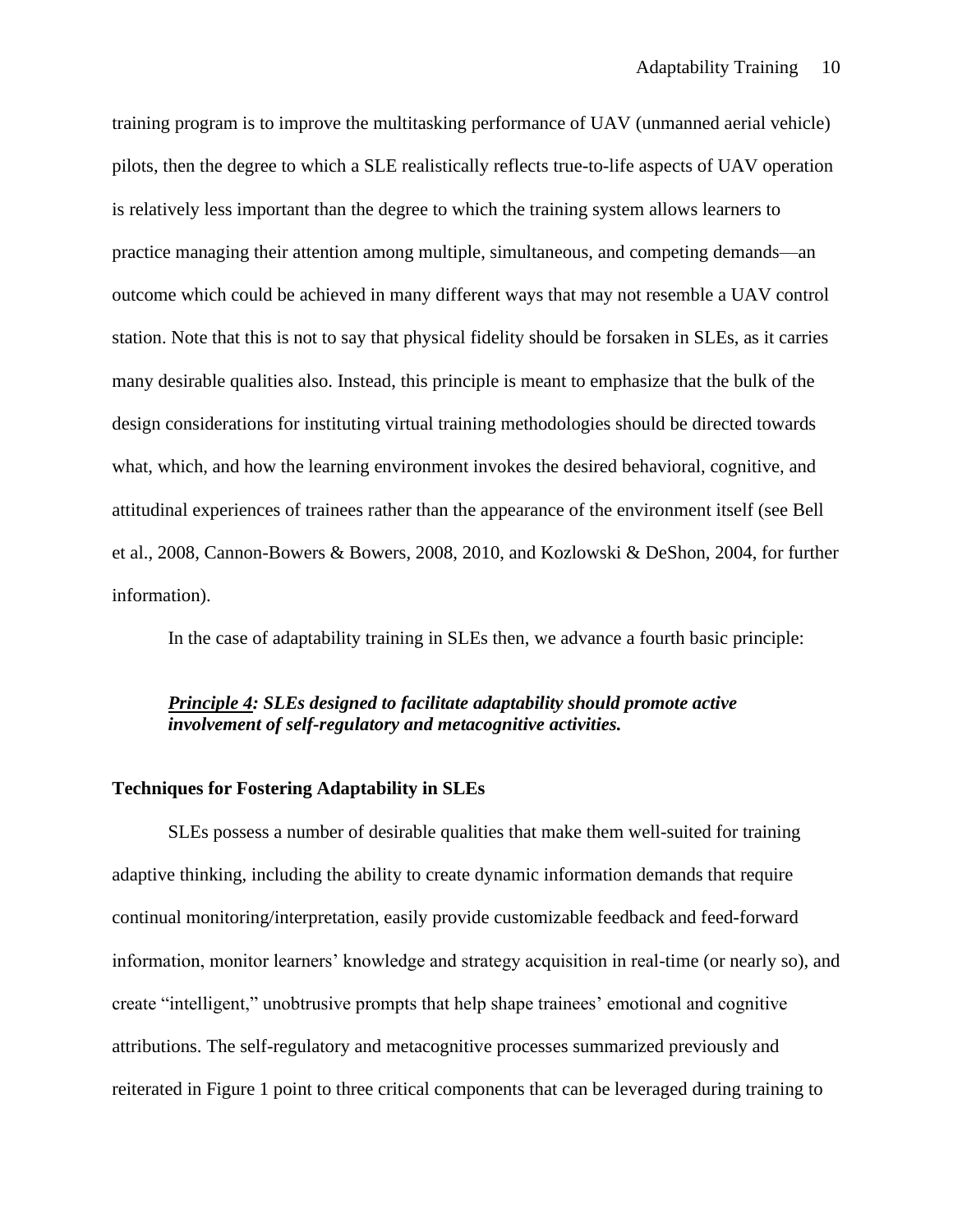foster adaptive thinking in SLEs: *instructional goals*, *task engagement*, and *feedback provision*. In the sections below, we briefly introduce these areas and how they might be incorporated into adaptability-focused SLEs. For more detailed treatments of these and similar processes, readers are encouraged to consult Bell and Kozlowski (2008, 2010) and Kozlowski et al. (2001).

*Instructional goals*. Instructional goals refer to explicit instructions presented to learners that recommend the behaviors and dispositions they should adopt during training. To this end, researchers have traditionally distinguished between two types of instructional goals: *performance goals* and *mastery goals* (e.g., Austin & Vancouver, 1996; Dweck, 1989). A performance goal is one in which the desired end state is an objective, identifiable standard of proficiency (e.g., correctly identify 90% of targets); alternatively, a mastery goal is one in which the desired end state is an approach, technique, competency, or procedure that facilitates task achievement (e.g., develop the most efficient strategy for identifying targets). This distinction has also been described as the difference between encouraging trainees to *demonstrate competence* (performance goals) versus *develop competence* (mastery goals) (Ames & Archer, 1988). A substantial body of research supports the finding that *instructional mastery goals are far superior at promoting metacognitive activity, adaptive thinking, and performance in complex, difficult environments* (Bell & Kozlowski, 2010; Kozlowski, 1998; Smith et al., 1997). As opposed to performance goals, mastery goals have also been shown to enhance the acquisition of declarative, procedural, and strategic knowledge; improve resilience in the face of training failures; stimulate increased interest and positive attitudes towards training; and promote cooperation among trainees (see Kozlowski et al., 2001).

During training, mastery goals can be encouraged by deemphasizing quantitative performance/completion ratings in lieu of promoting learners' mastery of desired task activities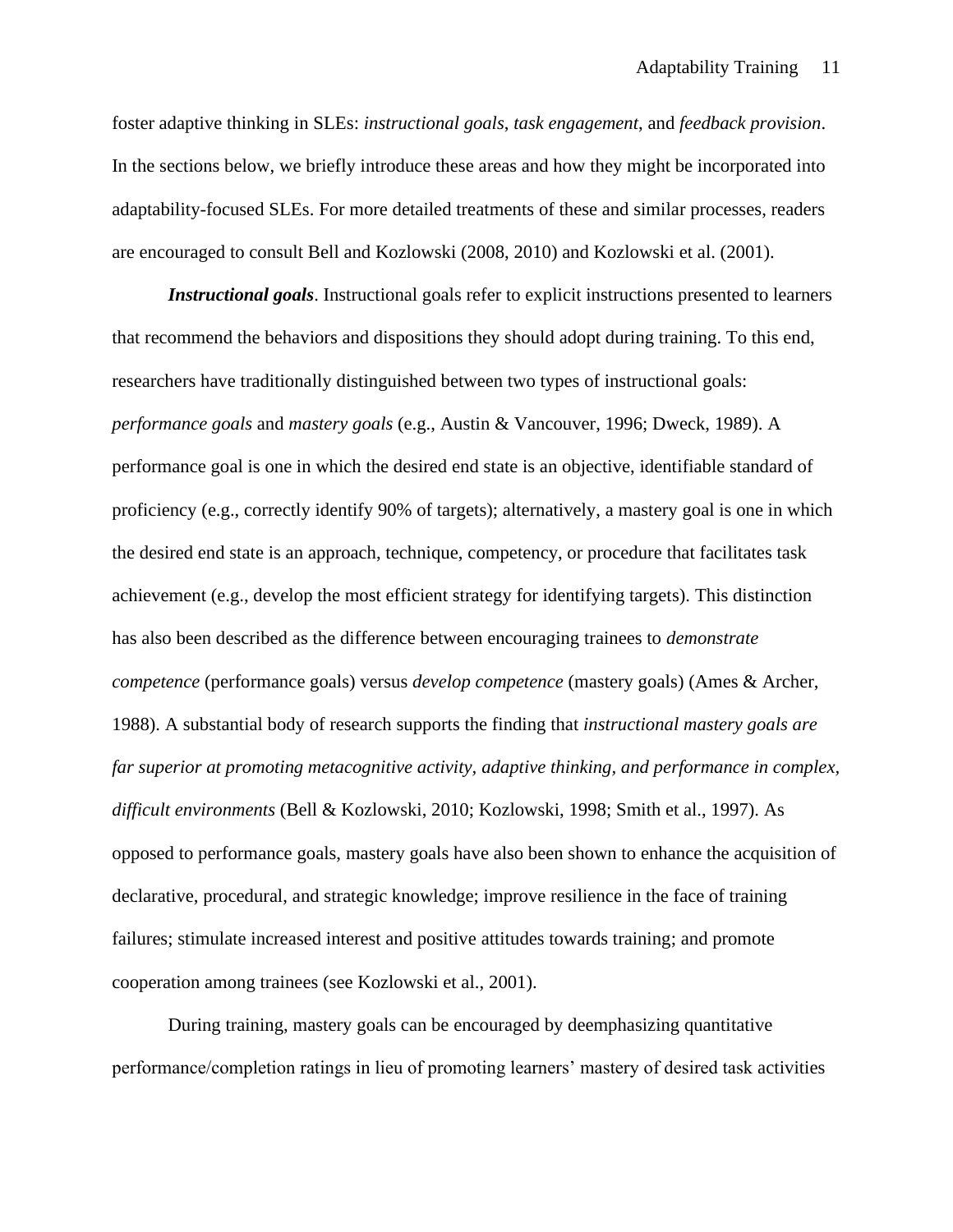(Mueller-Hanson et al., 2005). Instilling a mastery goal approach is especially important early in adaptability training as it can help learners build confidence in their self-regulatory abilities and efforts to persist (e.g., Winters & Latham, 1996). Also, given that the intended purpose of highpsychological/low-physical fidelity SLEs may not be readily apparent to trainees, using instructional mastery goals to orient learners' expectations and behaviors can provide a stronger sense of purpose and engagement within the training environment.

# *Principle 5: Instructional mastery goals that prompt learners to seek out task strategies, develop competence, and learn domain content at a deeper level should be employed early and often during adaptability training.*

**Task Engagement.** In conjunction with encouraging domain mastery, the manner by which learners experience training content is also essential to engendering adaptive thinking. Although oversimplifying the many subtle distinctions among training delivery methods, it is useful to crudely categorize different task engagement methodologies into *passive learning* and *active learning* approaches. Passive learning approaches—which include familiar training methods such as lecture, observation, demonstration, and proceduralized practice—are characterized by tightly structured learning environments that purposefully place limits on what learners attempt during training by providing detailed, step-by-step instruction on task procedures, concepts, and strategies (Iran-Nejad, 1990). Alternatively, active learning approaches place greater emphasis on learner control of the training environment and require learners to *infer* key concepts, procedures, and strategies related to effective task performance through exploration and experimentation (Frese et al., 1991). The goal in active learning techniques is to encourage individuals to figure out how things work, how to solve problems, and how to apply their knowledge and skills proactively and for themselves. Thus, unlike passive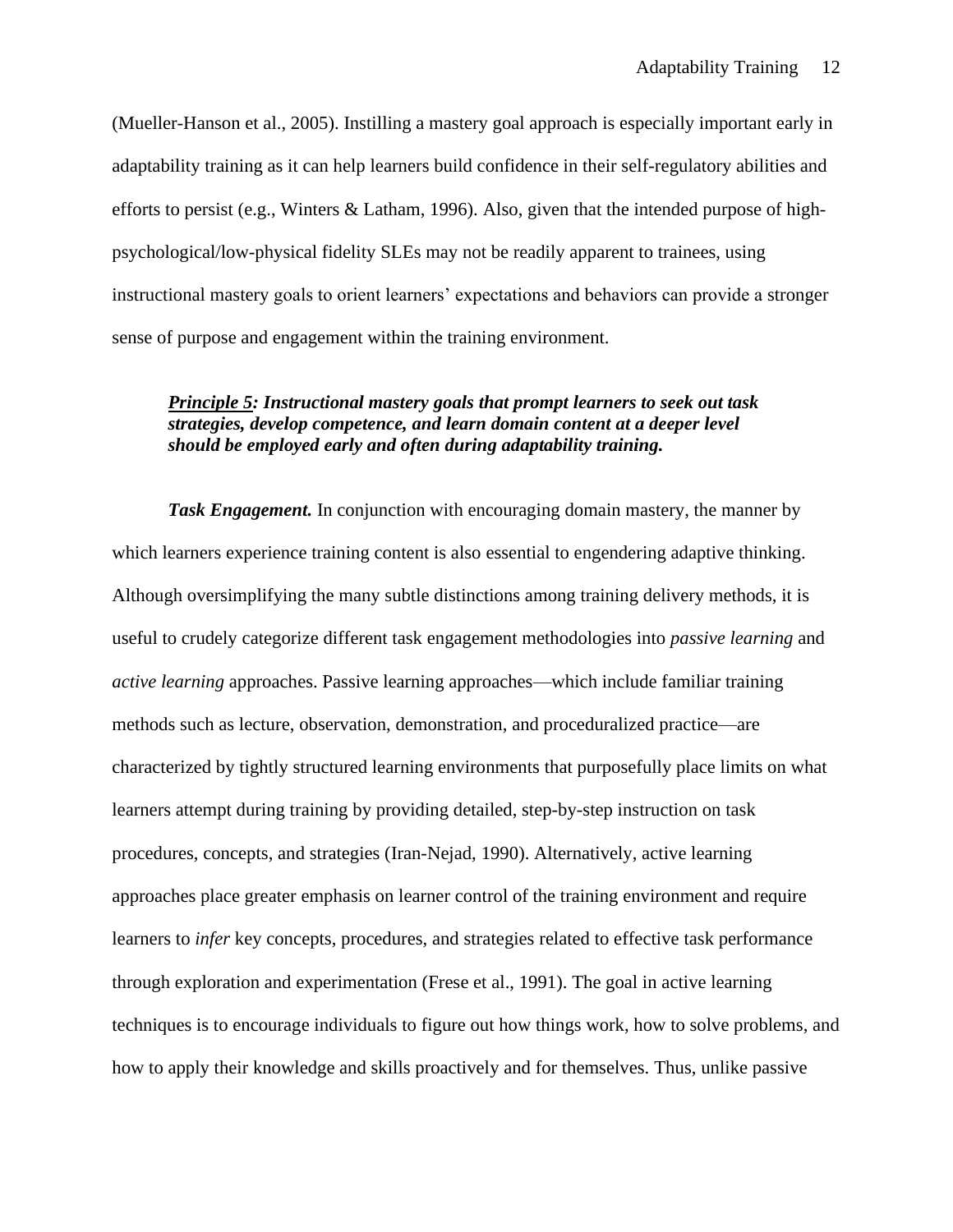techniques which regulate learning activities through external means (i.e., the instructor, a textbook), active learning approaches prompt learners to self-regulate by assuming responsibility for important learning decisions (e.g., choosing what to focus on, monitoring and judging progress, etc., Smith et al., 1997) with appropriate guidance. Consequently, *active learning approaches are more effective at developing adaptive expertise in learners than passive learning approaches* (e.g., Bell & Kozlowski, 2008; Keith & Frese, 2005; Heimbeck, Frese, Sonnentag, & Keith, 2003).

A variety of specific active learning techniques have been explored in the research literature (e.g., discovery learning, guided exploration, error management, mastery training, emotion control, etc.), the details of which are beyond the scope of this chapter (see Bell  $\&$ Kozlowski, 2010, for further reading). However, two important points should be made concerning active learning approaches. First, especially in the context of SLEs, active learning approaches entail more than "trial by fire" or learning by doing; instructors still play a central role in the learning process by providing 1) appropriately sequenced learning objectives, 2) instructional frames for interpreting successes/failures, and 3) motivational frames for tempering emotional reactions/frustrations (e.g., Bell & Kozlowski, 2002; Chillarege, Nordstrom, & Williams, 2003; Kanfer & Ackerman, 1990; Mayer, 2004). Second, despite their shortcomings in adaptability training, passive learning approaches can still be effective and efficient techniques for developing routine expertise in static environments (Frese, 1995); if certain task duties are highly simplistic and/or must be completed in a specific manner, passive learning approaches may be appropriate.

*Principle 6: Active learning approaches that encourage learners to discover and infer task-critical concepts, principles, and strategies on their own some basic guidance should be employed during adaptability training.*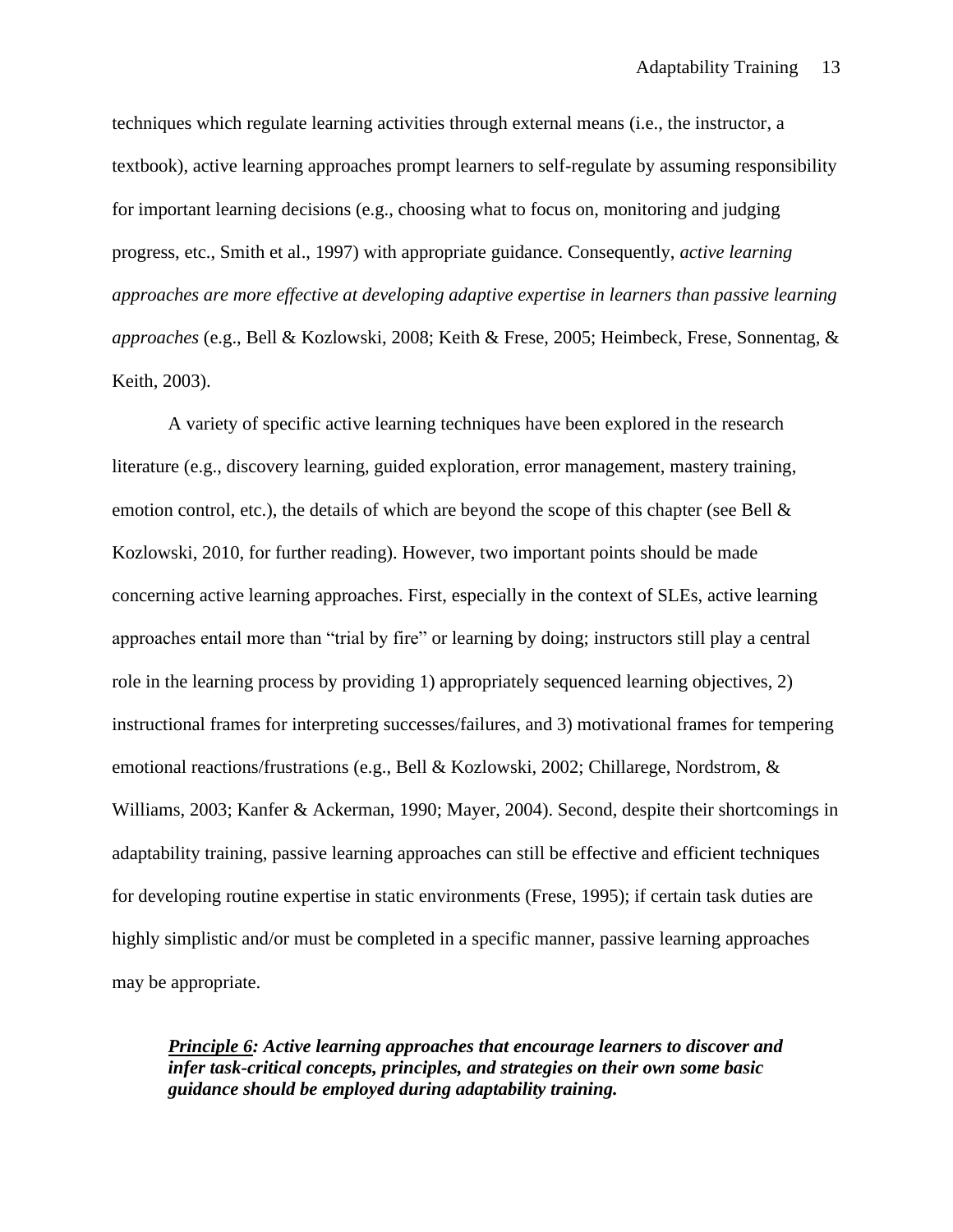*Feedback provision.* The last, and arguably most important, consideration for improving adaptive thinking in learners concerns the provision of feedback. Feedback is imperative to training systems—especially those with self-regulatory components—as it provides learners with the capability to gauge strengths/weaknesses and influences future cognitive, behavioral, and emotional pursuits within the learning environment (Carver & Scheier, 2011). Owing to their computing power and often flexible control over information reporting, SLEs are powerful tools for designing and making available virtually any combination of feedback that could be imagined. From a more analytic approach however, it is useful to focus on two essential features of feedback: its *informational properties* (i.e., descriptive characteristics of learner accomplishment, such as number of items correctly answered) and its *interpretative properties*  (i.e., characteristics which help learners make sense of their training efforts, activities, and achievements) (Kozlowski et al., 2001). While it is common to find elements from both of these categories interspersed within most feedback systems, *interpretative feedback properties hold the greatest significance for adaptability training*.

There are a number of nuances and distinctions regarding what, how, and when to incorporate interpretive feedback qualities into adaptability training; readers are encouraged to consult Kozlowski et al. (2001) for a detailed description of the various options available for designing such elements or Bell and Kozlowski (2002) for an example of their usage in SLEs. As a basic summary of this process though, interpretative feedback elements should provide information that assists learners in drawing accurate interpretations about *what happened* (evaluate), *why something happened* (attribute), and *what should happen next* (guide). Note that although the previous principles regarding instructional mastery goals and active learning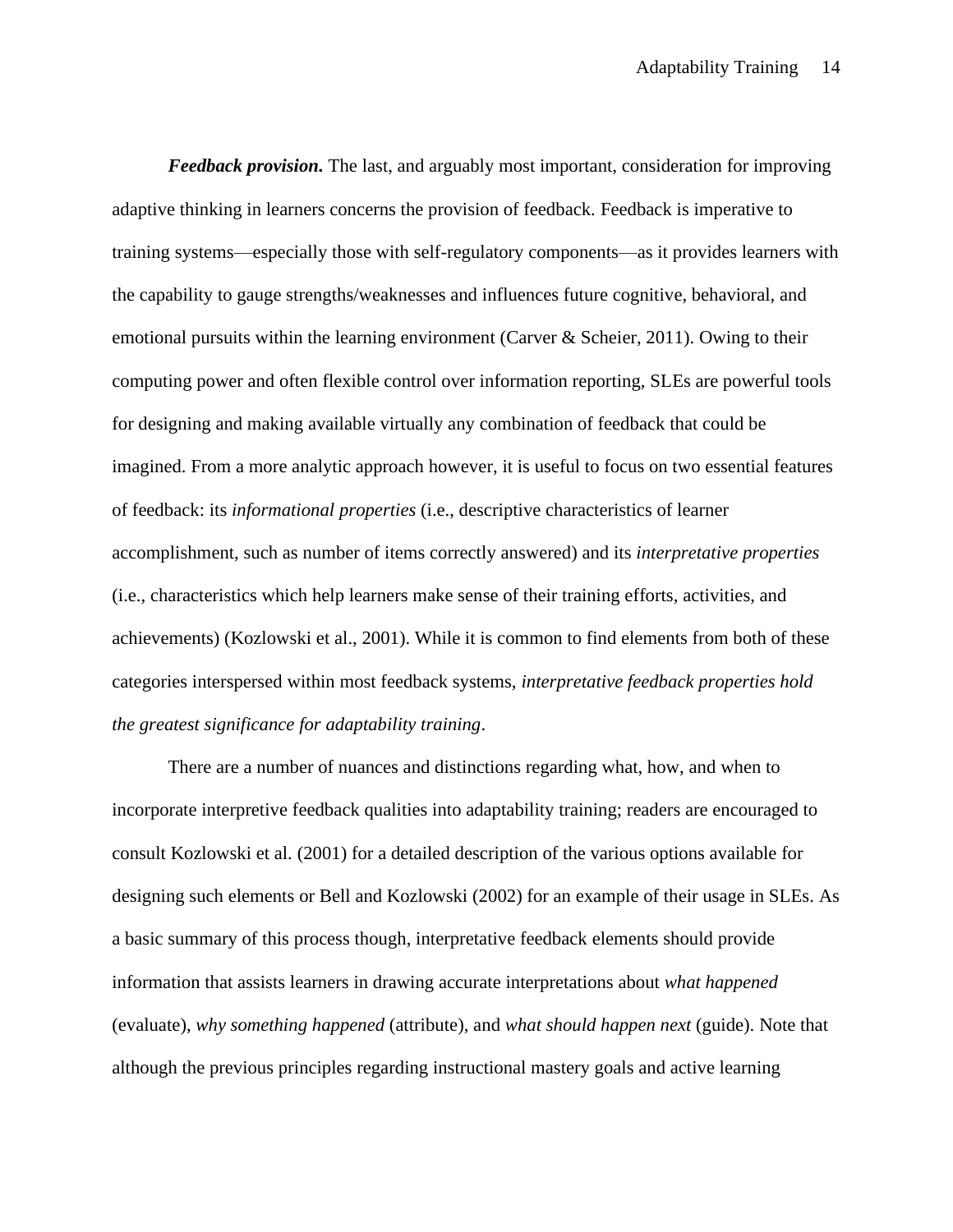approaches were predicated on encouraging individuals to explore their learning environment and reach their own conclusions regarding aspects of these questions, the provision of wellconstructed interpretative feedback in such environments has been shown to be crucial to maintaining effort during training, ensuring learners appropriately sequence attention towards desired objectives, and improving self-confidence (e.g., Bandura & Cervone, 1983; Martocchio & Dulebohn, 1994 Tennyson, 1980; 1981).

## *Principle 7: Interpretative feedback which assists learners in evaluating, attributing, and guiding their behaviors, thoughts, and emotions during training should be incorporated into adaptability training.*

### **Concluding Remarks**

The basic principles of adaptability training in SLEs that we have described to this point are summarized in Table 1. These recommendations should be treated as broad interpretations of the research literature on fundamental issues of adaptability training. Using SLEs, military training instructors have more potential than ever before to improve the adaptive thinking capabilities of trainees. However, the development of effective adaptive expertise is not likely to be achieved simply through the completion of a single or even multiple training courses. While such training efforts mark a crucial (and often missed!) first step, adaptability is a skill predominately honed "in the wild;" it must be prompted and reinforced in the performance environment by leaders who, in effect, play the role of instructors for the subsequent development of adaptive expertise. Consequently, we offer one final principle related to the development of adaptive expertise which extends beyond the formal training environment and into active duty: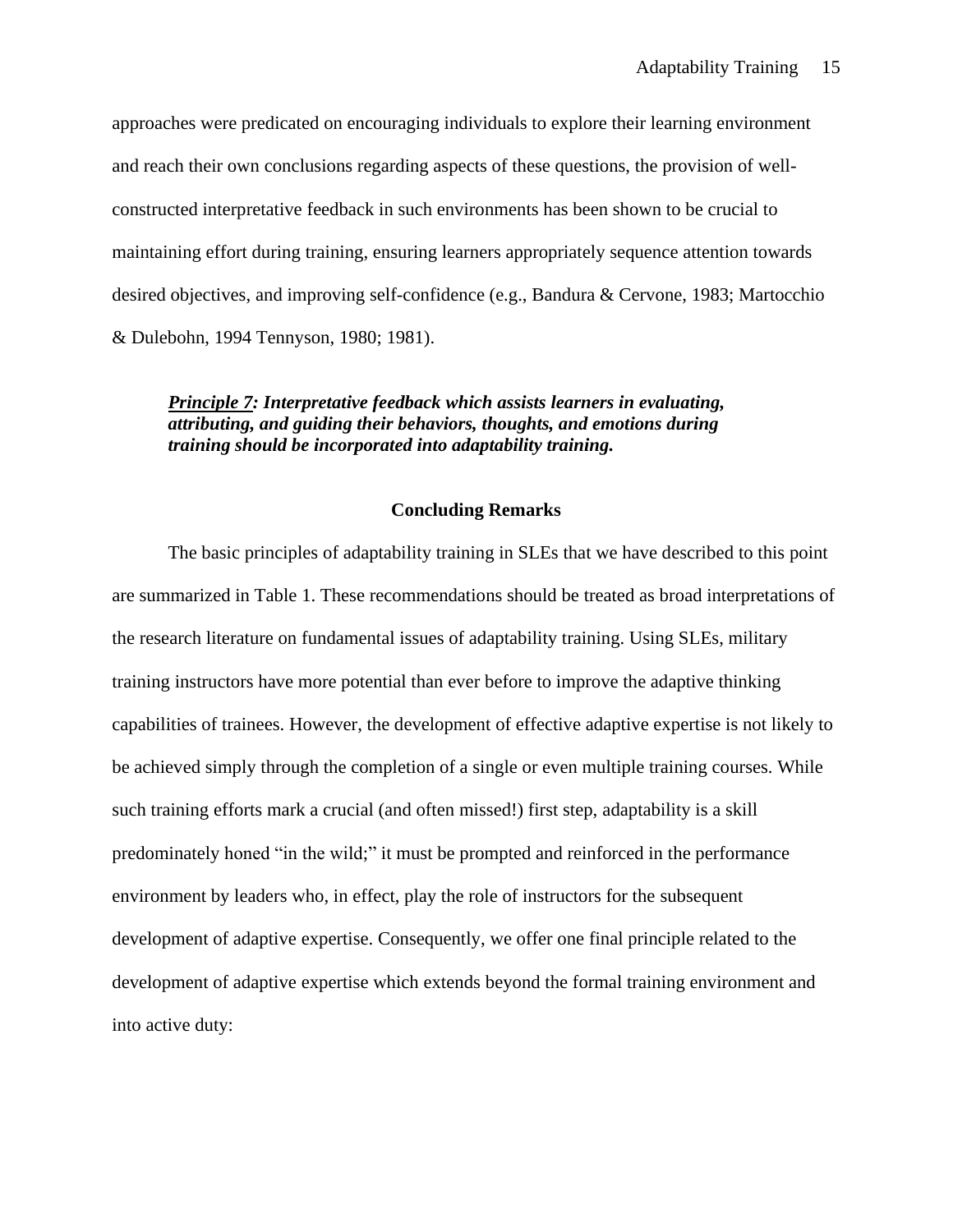# *Principle 8: Adaptive behaviors and thinking learned during training must be facilitated and reinforced in the wild.*

One particularly important consideration for fostering adaptability post-training is the provision of opportunities to perform activities and tasks once individuals have assumed their normal job roles. While providing individuals with chances to practice role-specific activities is critical to facilitating the transfer of factual and procedural knowledge to the job (Ford, Quiñones, Sego, & Sorra, 1992), the provision of opportunities to learn, explore, and engage in relevant extra-role tasks (i.e., tasks which an individual in a particular job might not normally perform, but which share some common functions) is important for improving individuals' awareness of the consequences, alternatives, and outcomes related to their decisions/actions and the development of adaptive expertise (Blickensderfer, Cannon-Bowers, & Salas, 1998; Cannon-Bowers, Salas, Blickensderfer, & Bowers, 1998; Marks, Sabella, Burke, & Zacarro, 2002). Furthermore, leaders can play an important role in ensuring that adaptive thinking is encouraged and rewarded or, at the very least, not punished. For further reading on promoting adaptability beyond training, readers may be interested in consulting research on theories of team adaptation (e.g., Burke, Stagl, Salas, Pierce, & Kendall, 2006; LePine, 2003; 2005; Kozlowski et al., 1999) and dynamic leadership (e.g., Kozlowksi, Watola, Jensen, Kim, & Botero, 2009).

------------------------------------

Insert Table 1 about here

------------------------------------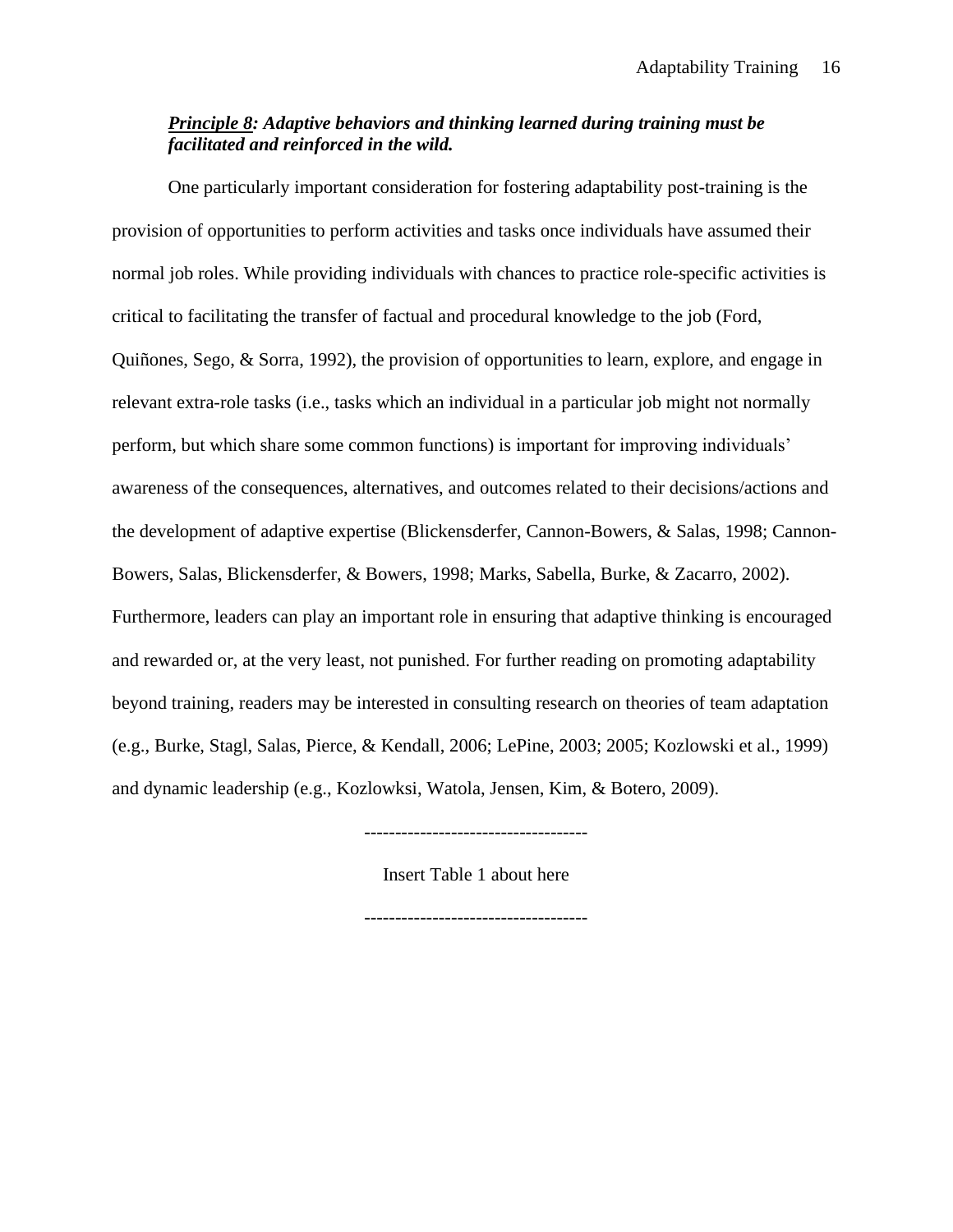## References

- Ackerman, P.L. (1986). Individual differences in information processing: An investigation of intellectual abilities and task performance during practice. *Intelligence, 10*, 109-139.
- Ackerman, P.L. (1987). Individual differences in skill learning: An integration of psychometric and information processing perspectives. *Psychological Bulletin, 102*, 3-27.
- Ames, C., & Archer, J. (1988). Achievement goals in the classroom: Students' learning strategies and motivational processes. *Journal of Educational Psychology, 80*, 260-267.
- Anderson, J.R. (1982). Acquisition of a cognitive skill. *Psychological Review, 89*, 369-406.
- Anderson, J.R. (1993). *Rules of the mind*. Hillsdale, NJ: Erlbaum.
- Austin, J. T., & Vancouver, J. G. (1996). Goal constructs in psychology: Structure, Process, and Content. *Psychological Bulletin, 120*(3), 338-375.
- Ausubel, D.P. (1963). Cognitive structure and the facilitation of meaningful verbal learning. *Journal of Teacher Education, 14*, 217–221.
- Bandura, A., & Cervone, D. (1983). Self-evaluative and self-efficacy mechanisms governing the motivational effects of goal systems. *Journal of Personality and Social Psychology, 45*, 1017-1028.
- Barnes, M., Warner, J., Hillis, D., Suantak, L., Rozenblit, J., & McDermott, P. (2006), Visualization tools to adapt to complex military environments. In C.S. Burke, L.G. Pierce, & E. Salas (Eds.), *Advances in human performance and cognitive engineering research* (Vol. 6, pp. 73-113). Oxford, UK: Elsevier.
- Bell, B.S., Kanar, A.M., & Kozlowski, S.W.J. (2008). Current issues and future directions in simulation-based training in North America. *The International Journal of Human Resource Management, 19*, 1416-1434.
- Bell, B. S., & Kozlowski, S. W. J. (2002). Adaptive guidance: Enhancing self-regulation, knowledge, and performance in technology-based training. *Personnel Psychology, 55*, 267–306.
- Bell, B. S., & Kozlowski, S. W. J. (2010). Toward a theory of learner centered training design: An integrative framework of active learning. In S. W. J. Kozlowski & E. Salas (Eds.), *Learning, training, and development in organizations* (pp. 261-298). New York, NY: Routledge Academic.
- Bell, B.S., & Kozlowski, S.W.J. (2008). Active learning: Effects of core training design elements on self-regulatory processes, learning, and adaptability. *Journal of Applied Psychology, 93*, 296-316.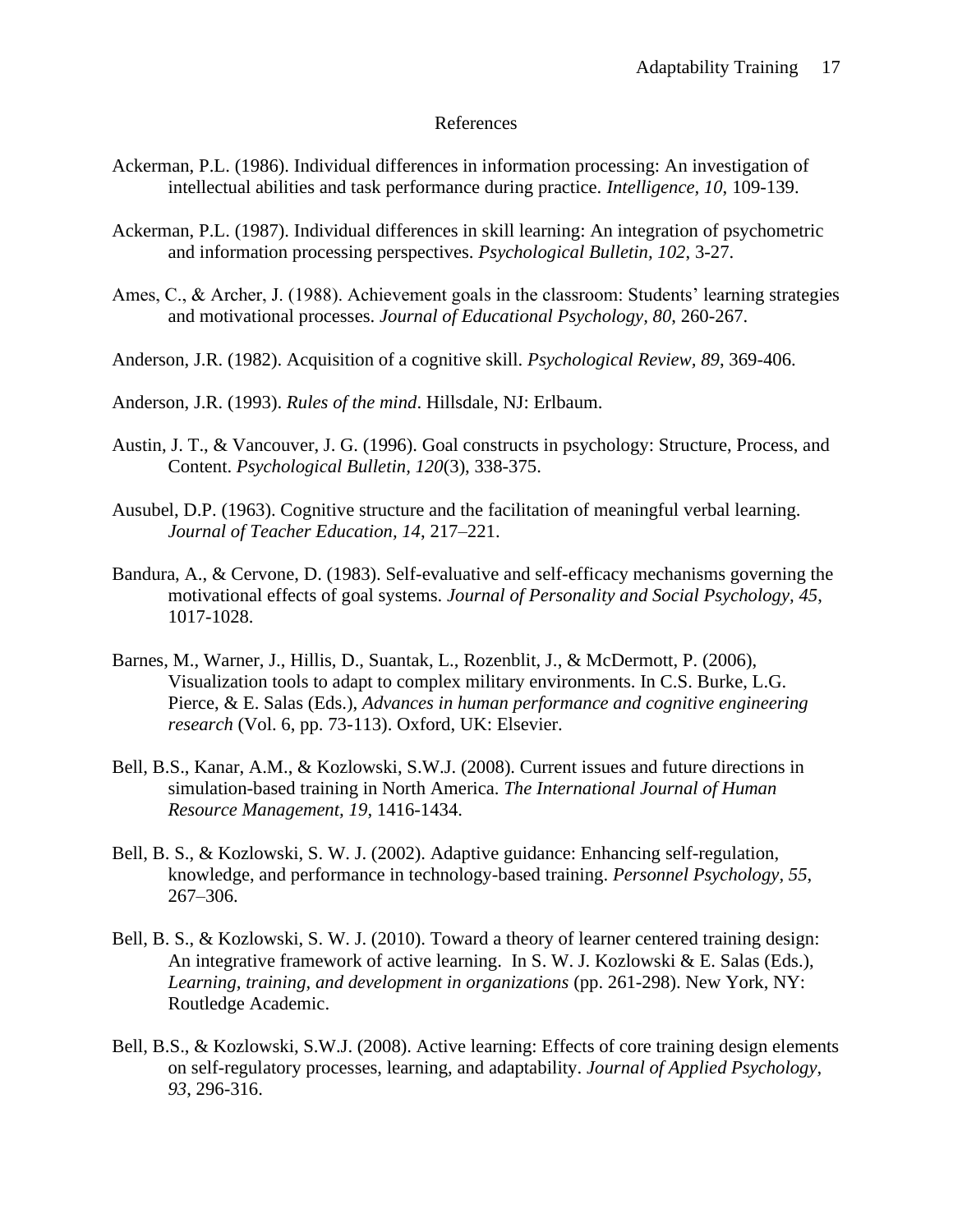- Blickensderfer, E., Cannon-Bowers, J.A., & Salas, E. (1998). Cross training and team performance. In J.A. Cannon-Bowers & E. Salas (Eds.), *Making decision under stress: Implications for individual and team training*. (pp. 299-311) Washington, DC: APA Press.
- Boekaerts, M., Pintrich, P.R., & Zeidner, M. (Eds.). (2005). *Handbook of self-regulation*. Burlington, MA: Elsevier Academic Press.
- Burke, C.S., Stagl, K.C., Salas, E, Pierce, L, & Kendall, D. (2006). Understanding team adaptation: A conceptual analysis and model. *Journal of Applied Psychology, 91*, 1189- 1207.
- Cannon-Bowers, J.A., & Bowers, C.A. (2008). Synthetic learning environments. In J.M. Spector, M.D. Merrill, J. van Merrienboer & M.P. Driscoll (Eds.), *Handbook of Research on Educational Communications and Technology* (3rd ed., pp. 317-27). New York, NY: Lawrence Erlbaum Associates.
- Cannon-Bowers, J.A., & Bowers, C.A. (2010). Synthetic learning environments: On developing a science of simulation, games, and virtual worlds for training. In S.W.J. Kozlowski and E. Salas (Eds.), *Learning, training, and development in organizations* (pp. 229-261). New York, NY: Routledge Academic.
- Cannon-Bowers, J.A., Salas, E., Blickensderfer, E., & Bowers, C.A. (1998). The impact of crosstraining and workload on team functioning: A replication and extension of initial findings. *Human Factors, 40*, 92-101.
- Carliner, S. (2003). *Training design basics.* Alexandria, VA: American Society for Training and Development Press.
- Carver, C.S., & Scheier, M.F. (1981). *Attention and self-regulation: A control-theory approach to human behavior*. New York: Springer-Verlag.
- Carver, C.S., & Scheier, M.F. (1998). *On the self-regulation of behavior.* New York: Cambridge University Press.
- Carver, C.S., & Scheier, M.F. (2011). Self-regulation of action and affect. In K.D. Vohs & R.F. Baumeister (Eds.), *Handbook of self-regulation: Research, theory, and applications* (2nd ed., pp. 3-21). New York, NY: Guilford.
- Chillarege, K. A., Nordstrom, C. R., & Williams, K. B. (2003). Learning from our mistakes: Error management training for mature learners. *Journal of Business and Psychology, 17*, 369–385.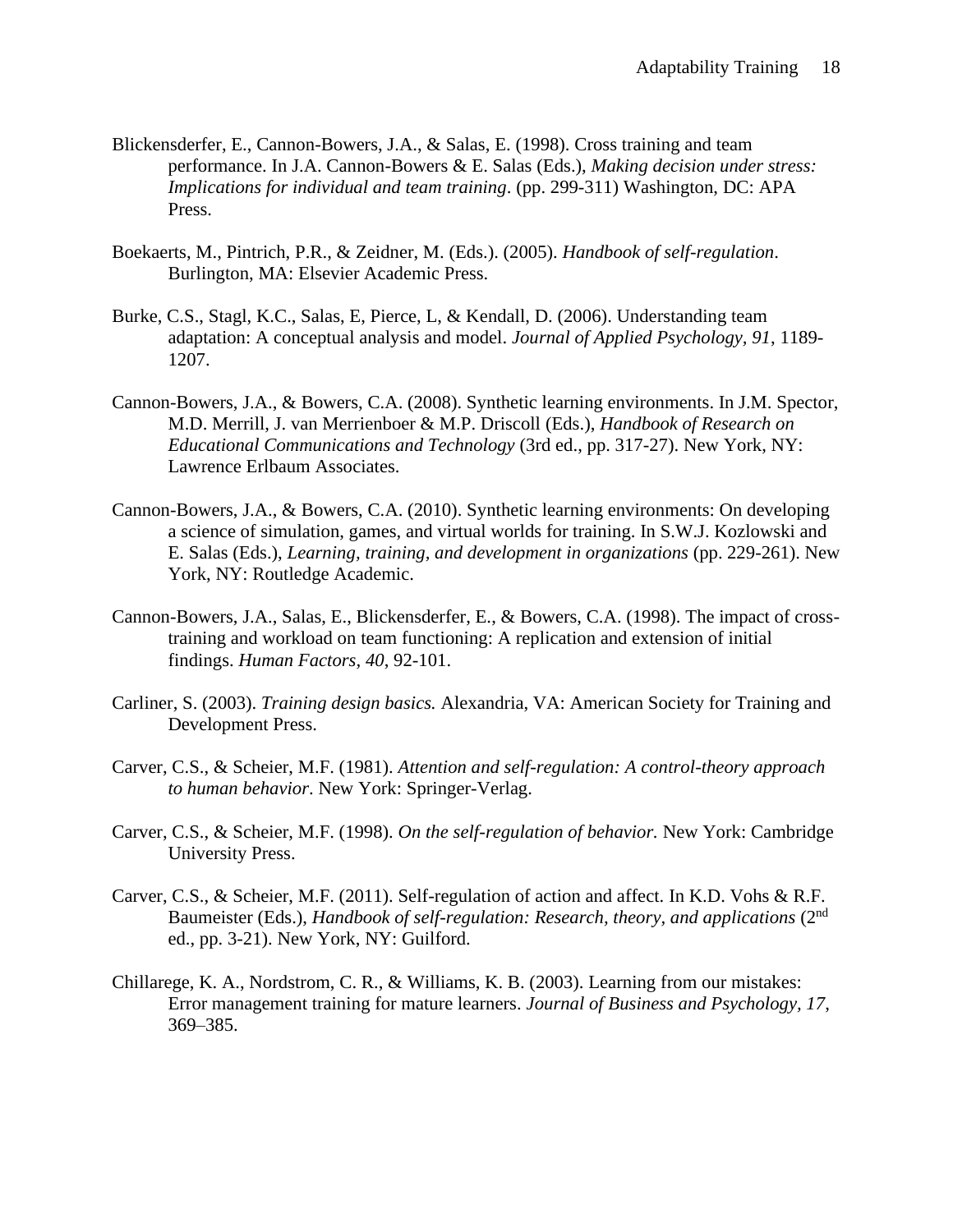- DeShon, R. P., Kozlowski, S. W. J., Schmidt, A. M., Milner, K. R., & Wiechmann, D. (2004). A multiple goal, multilevel model of feedback effects on the regulation of individual and team performance. *Journal of Applied Psychology*, *89*, 1035-1056.
- Devine, D. J., & Kozlowski, S. W. J. (1995). Expertise and task characteristics in decision making. *Organizational Behavior and Human Decision Processes, 64*, 294-306.
- Dweck, C.S. (1989). Motivation. In A. Lesgold & R. Glaser (Eds.), *Foundations for a psychology of education* (pp. 87-136). Hillsdale, NJ: Lawrence Erlbaum Associates.
- Flavell, J.H. (1979). Metacognition and cognitive monitoring: A new area of cognitivedevelopmental inquiry. *American Psychologist, 34*, 906-911.
- Ford, J.K., Quiñones, M.A., Sego, D.J., & Sorra, J.S. (1992). Factors affecting the opportunity to perform trained tasks on the job. *Personnel Psychology, 45*, 511–527.
- Frese, M. (1995). Error management in training: Conceptual and empirical results. In C. Zucchermaglio, S. Bagnara, & S. U. Stuchy (Eds.), *Organizational learning and technological change* (pp. 112–124). New York: Springer-Verlag.
- Frese, M., Brodbeck, F., Heinbokel, T., Mooser, C., Schleiffenbaum, E., & Thiemann, P. (1991). Errors in training computer skills: On the positive function of errors. *Human–Computer Interaction, 6*, 77–93.
- Glaser, R. (1989). Expertise in learning: How do we think about instructional processes now that we have discovered knowledge structures? In D. Klahr & K. Kotovsky (Eds.), *Complex information processing: The impact of Herbert A. Simon* (pp. 269-282). Hillsdale, NJ: LEA.
- Goldstein, I.L., & Ford, J.K. (2002). *Training in organizations* (4<sup>th</sup> ed.). Belmont, CA: Wadsworth.
- Heimbeck, D., Frese, M., Sonnentag, S., & Keith, N. (2003). Integrating errors into the training process: The function of error management instructions and the role of goal orientation. *Personnel Psychology, 56*, 333–361.
- Hesketh, B. (1997). Dilemmas in training for transfer and retention. *Applied Psychology: An International Review, 46*, 317-339.
- Holyoak, K.J. (1991). Symbolic connectionism: Toward third-generation theories of expertise. In K.A. Ericsson & J. Smith (Eds.), *Toward a general theory of expertise* (pp. 301-335). New York: Cambridge University Press.
- Iran-Nejad, A. (1990). Active and dynamic self-regulation of learning processes. *Review of Educational Research, 60*, 573–602.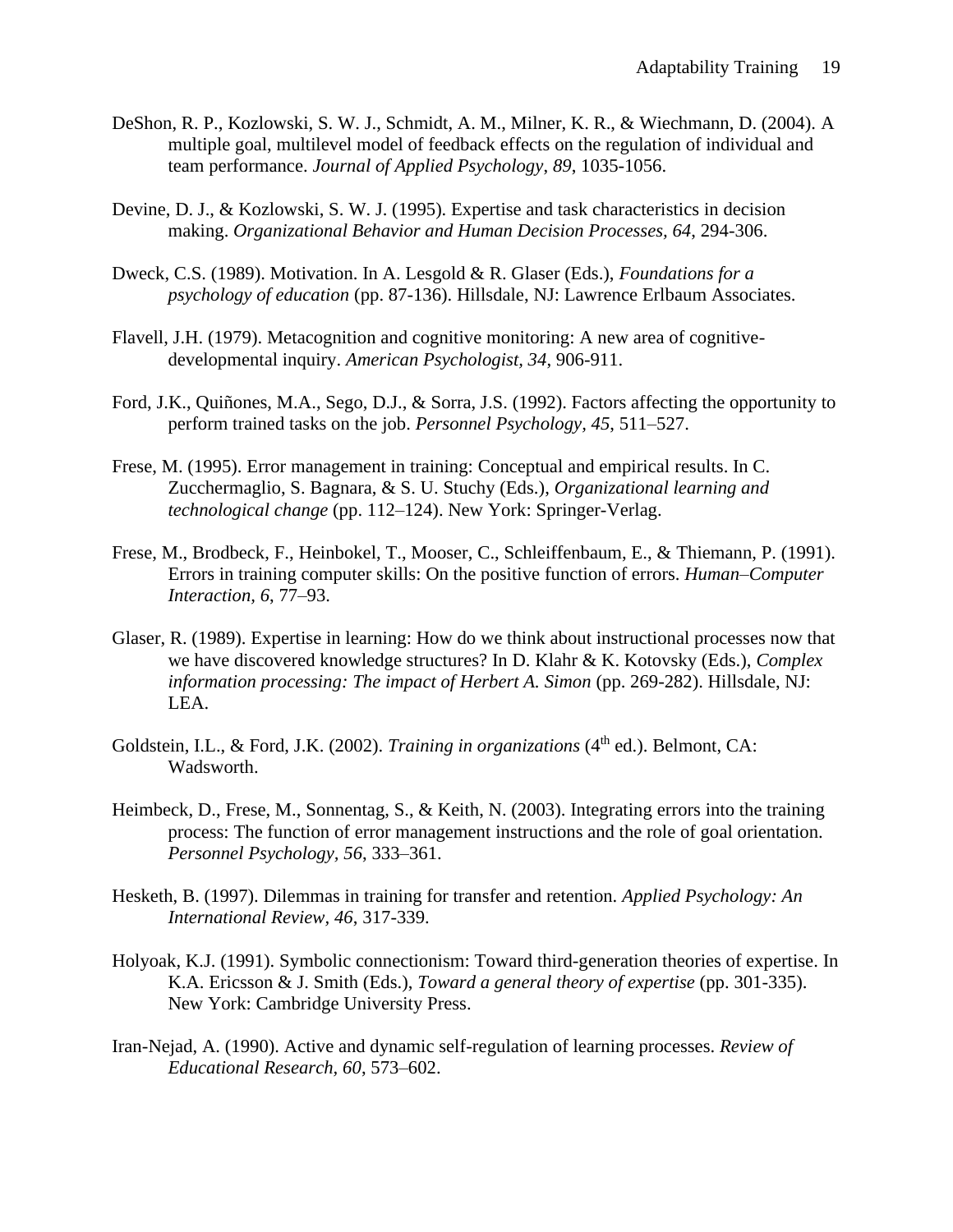Johnson-Laird, P. (1983). *Mental models.* Cambridge, MA: Harvard University Press.

- Kanfer, R., & Ackerman, P.L. (1990). *Ability and metacognitive determinants of skill acquisition and transfer* (Air Force Office of Scientific Research Final Report). Minneapolis, MN: Air Force Office of Scientific Research.
- Keith, N., & Frese, M. (2005). Self-regulation in error management training: Emotion control and metacognition as mediators of performance effects. *Journal of Applied Psychology, 90*, 677–691.
- Kozlowski, S.W. J. (1998). Training and developing adaptive teams: Theory, principles, and research. In J. A. Cannon-Bowers & E. Salas (Eds.), *Decision making under stress: Implications for training and simulation* (pp. 115–153). Washington, DC: American Psychological Association.
- Kozlowski, S.W.J., & Bell, B.S. (2007). A theory-based approach for designing distributed learning systems. In S.M. Fiore & E. Salas. (Eds.) *Toward a science of distributed learning and training* (pp 15-39). Washington, DC: APA Books.
- Kozlowski, S.W.J., & DeShon, R.P. (2004). A psychological fidelity approach to simulationbased training: Theory, research, and principles. In S.G. Schiflett, L.R. Elliot, E. Salas, & M.D. Coovert, *Scaled worlds: Development, validation and applications* (pp. 75-99). Burlington, VT: Ashgate Publishing.
- Kozlowski, S.W.J., Gully, S.M., Nason, E.R., & Smith, E.M. (1999). Developing adaptive teams: A theory of compilation across levels and time. In D.R. Ilgen & E. D. Pulakos (Eds.), *The changing nature of performance: Implications for staffing, motivation, and development*. (240-292). San Francisco, CA: Jossey-Bass.
- Kozlowski, S.W.J., & Salas, E. (Eds.) (2010). *Learning, training, and development in organizations*. New York, NY: Routledge Academic.
- Kozlowski, S. W. J., Toney, R. J., Mullins, M. E., Weissbein, D. A., Brown, K. G., & Bell, B. S. (2001). Developing adaptability: A theory for the design of integrated–embedded training systems. In E. Salas (Ed.), *Human/technology interaction in complex systems* (Vol. 10, pp. 59–123). Greenwich, CT: JAI Press.
- Kozlowski, S.W.J., Watola, D., Jensen, J.M., Kim, B., & Botero, I. (2009). Developing adaptive teams: A theory of team leadership. In E. Salas, G.F Goodwin, & C.S. Burke (Eds.), *Team effectiveness in complex organizations: Cross-disciplinary perspectives and approaches* (pp. 113-155). New York, NY: Routledge, Academic.
- Kraiger, K., Ford, J.K, & Salas, E. (1993). Application of cognitive, skill-based, and affective theories of learning outcomes to new methods of training evaluation. *Journal of Applied Psychology, 78*, 311-328.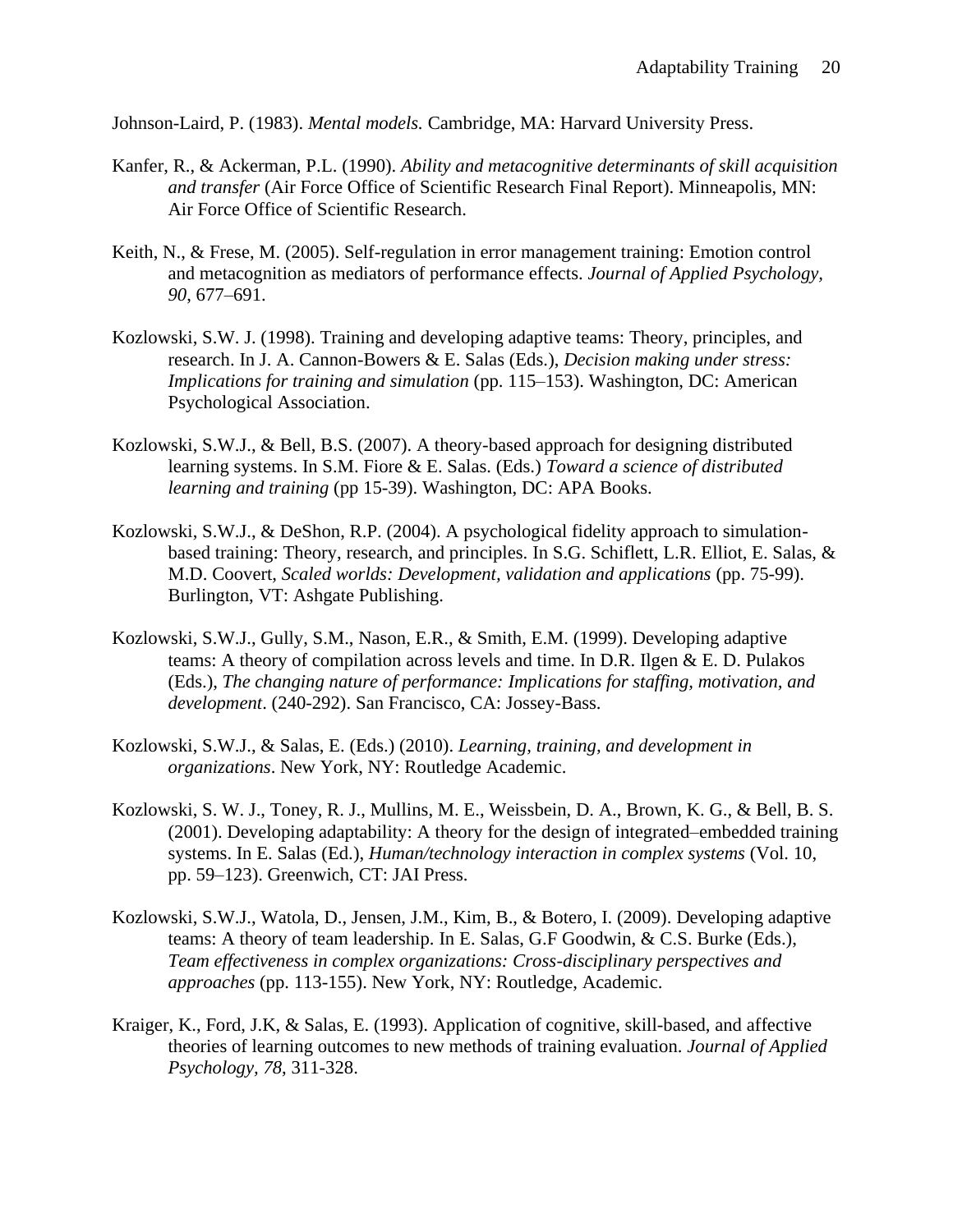- LePine, J.A. (2003). Team adaptation and postchange performance: Effects of team composition in terms of members' cognitive ability and personality. *Journal of Applied Psychology, 88*, 27-39.
- LePine, J.A. (2005). Adaptation of teams in response to unforeseen change: Effects of goal difficulty and team composition in terms of cognitive ability and goal orientation. *Journal of Applied Psychology, 90*, 1153-1167.
- Marks, M.A., Sabella, M.J., Burke, C.S., & Zacarro, S.J. (2002). The impact of cross-training on team effectiveness. *Journal of Applied Psychology, 87*, 3-13.
- Martocchio, J.J., & Dulebohn, J. (1994). Performance feedback effects in training: The role of perceived controllability. *Personnel Psychology, 47*, 357-373.
- Mayer, R.E. (2004). Should there be a three-strikes rule against pure discovery learning? The case for guided methods of instruction. *American Psychologist, 59*, 14–19.
- Mueller-Hanson, R., White, S., Dorsey, D., & Pulakos, E. (2005). *Training adaptable leaders: Lessons from research and practice* (DTIC No.ADA440139). Alexandria, VA: US Army Research Institute.
- Neal, A., Godley, S.T., Kirkpatrick, T., Dewsnap, G., Joung, W., & Heskath, B. (2006). An examination of learning processes during critical incident training: Implications for the development of adaptable trainees. *Journal of Applied Psychology, 91*, 1276-1291.
- Office of the Under Secretary of Defense (2010). *Enhancing adaptability of U.S. military forces*. (DTIC No. ADA536755). Washington, DC: Defense Science Board.
- Piskurich, G.M., Beckschi, P., & Hall, B. (Eds.). (2000). *The ATSD handbook of training design and delivery: A comprehensive guide to creating and delivering training programs instructor-led, computer-based, or self-directed*. New York, NY: McGraw-Hill Professional.
- Ployhart, R.E., & Bliese, P.D. (2006). Individual adaptability (I-ADAPT) theory: Conceptualizing the antecedents, consequences, and measurement of individual differences in adaptability. In C.S. Burke, L.G. Pierce, & E. Salas (Eds.), *Advances in human performance and cognitive engineering research* (Vol. 6, pp. 3-39). Oxford, UK: Elsevier.
- Pulakos, E.D,. Arad, S., Donovan, M.A., & Plamondon, K.E. (2000). Adaptability in the workplace: Development of a taxonomy of adaptive performance. *Journal of Applied Psychology, 85*, 612-624.
- Rouse, W.B., & Morris, N.M. (1986). On looking into the black box: Prospects and limits in the search for mental models. *Psychological Bulletin, 100*, 349-363.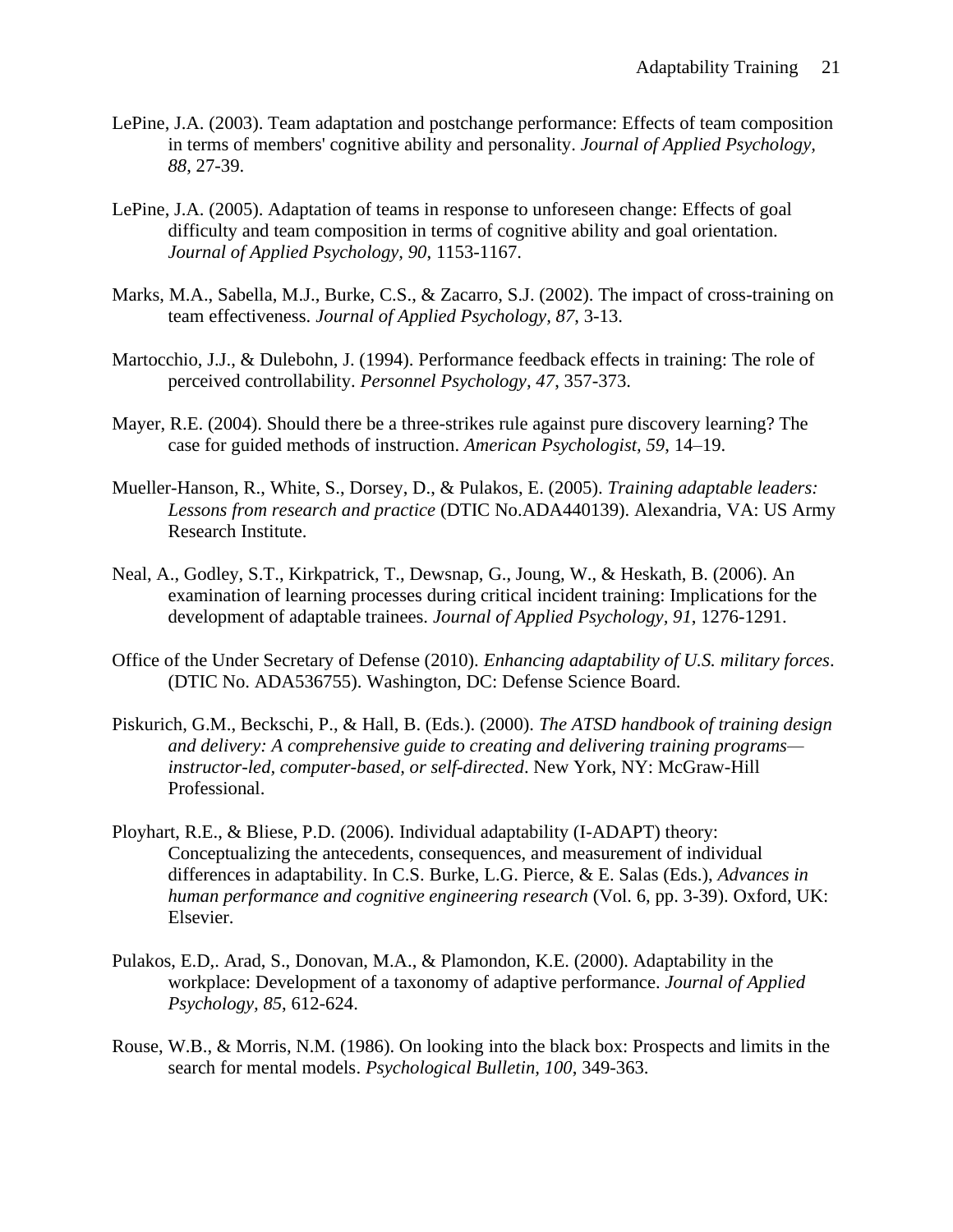- Salas, E., Kosarzycki, M.P., Burke, S., Fiore, S.M., and Stone, D.L. (2002). Emerging themes in distance learning research and practice: Some food for thought. *International Journal of Management Reviews, 4*, 135–153.
- Smith, E.M., Ford, J.K., & Kozlowski, S.W.J. (1997). Building adaptive expertise: Implications for training design strategies. In M.A. Quiñones & A. Ehrenstein (Eds.) *Training for a rapidly changing workplace* (pp. 89-118). Washington, DC: American Psychological Association.
- Sternberg, R. J., & Frensch, P. A. (1992). On being an expert: A cost–benefit analysis. In R. R. Hoffman (Ed.), *The psychology of expertise* (pp. 191–203). New York: Springer-Verlag.
- Tennyson, R.D. (1980). Instructional control strategies and content structures as design variables in concept acquisition using computer-based instruction. *Journal of Educational Psychology, 72*, 225-232.
- Tennyson, R.D. (1981). Use of adaptive information for advisement in learning concepts and rules using computer assisted instruction. *American Educational Research Journal, 18*, 425-438.
- Tucker, J.S., & Gunther, K.M. (2009). The application of a model of adaptive performance to Army leader behaviors. *Military Psychology, 21*, 315-333.
- Vohs, K.D., & Baumeister, R.F. (Eds.). (2011). *Handbook of self-regulation: Research, theory, and applications* (2nd ed.). New York, NY: Guilford.
- Winters, D., & Latham, G. (1996). The effect of learning versus outcome goals on a simple versus a complex task. *Group and Organization Management, 21*, 236-250.
- Wong, L. (2004). *Developing adaptive leaders: The crucible experience of operation Iraqi freedom.* [Monograph]. Carlisle, PA: U.S. Army War College. Retrieved from http://www.strategicstudiesinstitute.army.mil/pubs/display.cfm?pubID=411.
- Zimmerman, B.J. (2005). Attaining self-regulation: A social cognitive perspective. In M. Boekaerts, P.R. Pintrich, & M. Zeidner (Eds.), *Handbook of self-regulation* (pp. 13-39). Burlington, MA: Elsevier Academic Press.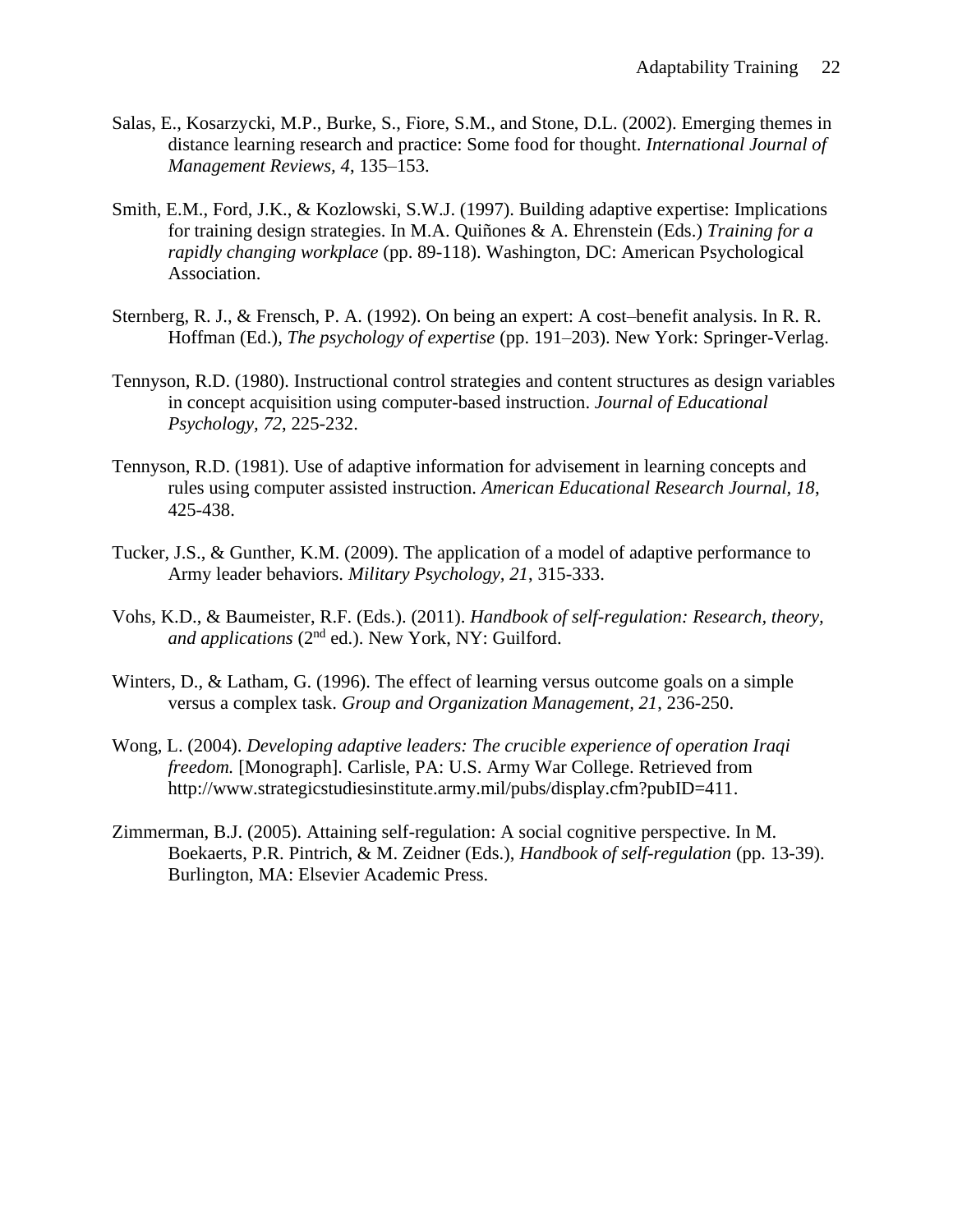## Table 1 *Eight Basic Principles of Adaptability Training in Synthetic Learning Environments*

- 1. Training systems should reinforce the importance of adaptive thinking rather than the achievement of knowledge/skill competency as the critical final goal for learners.
- 2. Adaptive expertise should be treated as an advanced instructional goal that is nurtured through the acquisition of relevant declarative, procedural, and strategic knowledge experiences over time.
- 3. The single-most important consideration for selecting, designing, and crafting an SLE should be the psychological fidelity of the system
- 4. SLEs designed to facilitate adaptability should promote active involvement of self-regulatory and metacognitive activities.
- 5. Instructional mastery goals that prompt learners to seek out task strategies, develop competence, and learn domain content at a deeper level should be employed early and often during adaptability training.
- 6. Active learning approaches that encourage learners to discover and infer taskcritical concepts, principles, and strategies on their own and with minimal procedural guidance should be employed during adaptability training.
- 7. Interpretative feedback which assists learners in evaluating, attributing, and guiding their behaviors, thoughts, and emotions during training should be incorporated into adaptability training.
- 8. Adaptive behaviors and thinking learned during training must be facilitated and reinforced in the wild.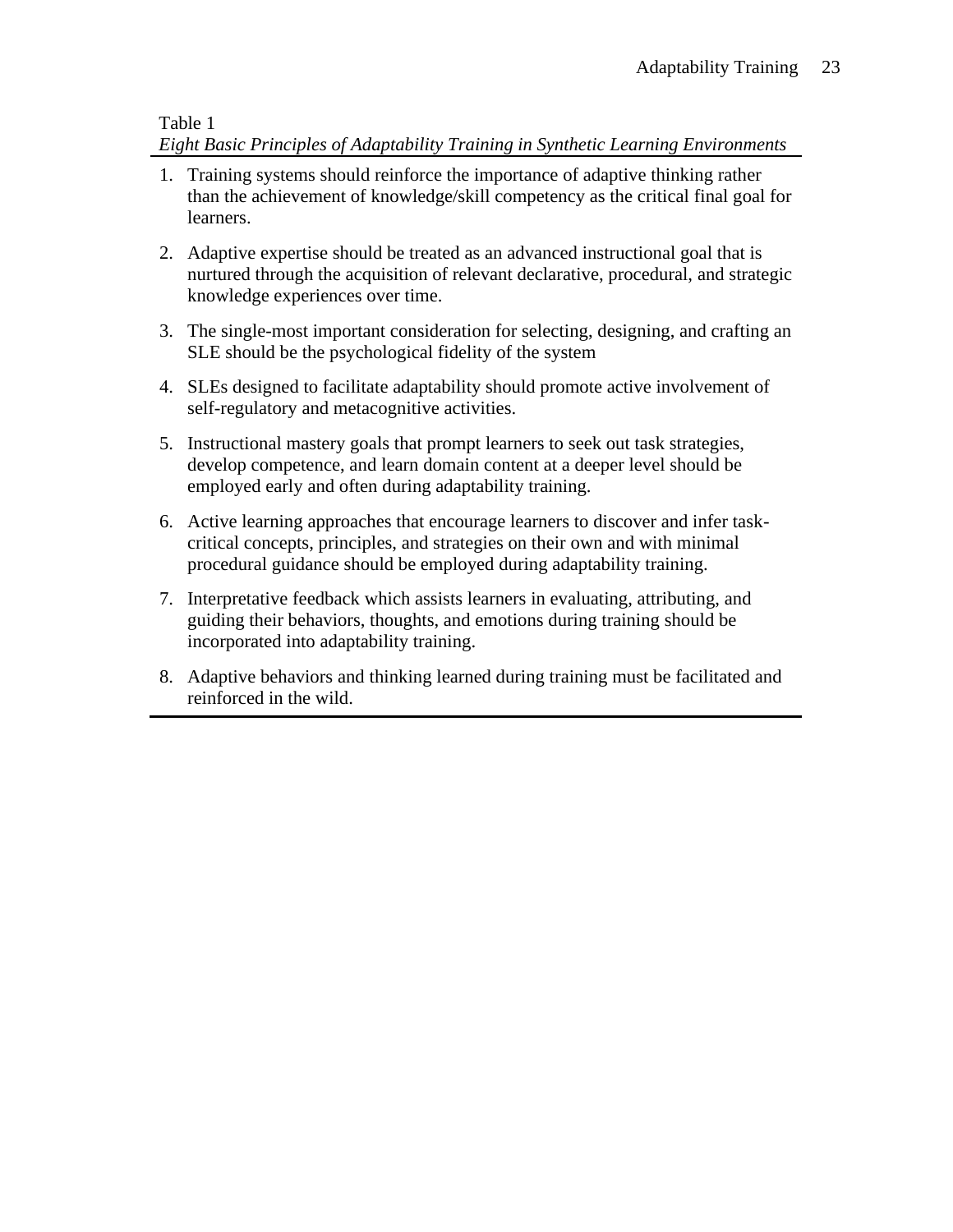*Figure 1*. Model of self-regulatory processes



Adapted with permission from:

DeShon, R. P., Kozlowski, S. W. J., Schmidt, A. M., Milner, K. R., & Wiechmann, D. (2004). A multiple goal, multilevel model of feedback effects on the regulation of individual and team performance. *Journal of Applied Psychology*, *89*, 1035-1056. Published by the American Psychological Association.